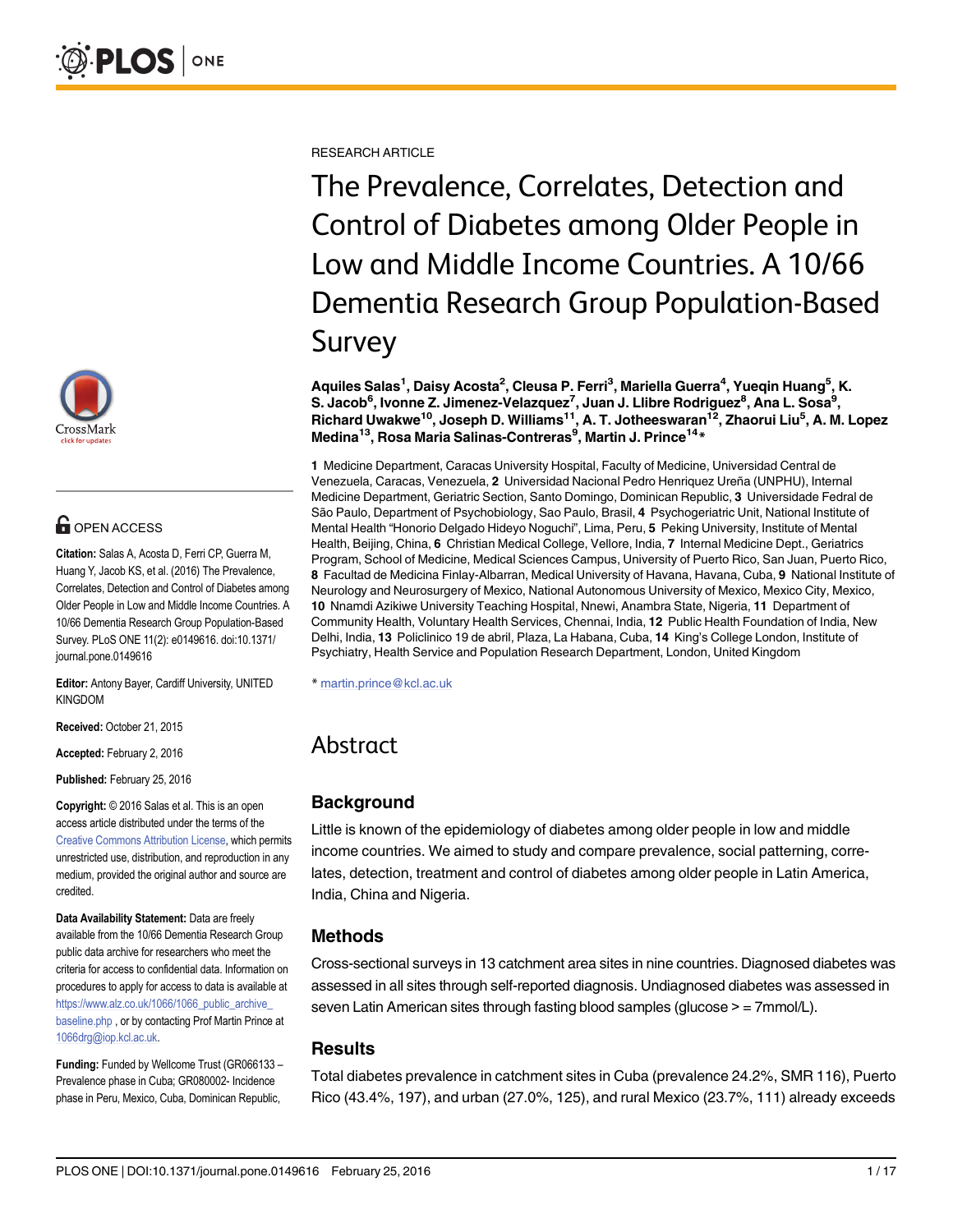<span id="page-1-0"></span>

Venezuela and China and data analysis across all centres) - <http://www.wellcome.ac.uk/>, World Health Organization (data collection in India, Dominican Republic and China) - [www.who.int,](http://www.who.int) US Alzheimer's Association (IIRG – 04 – 1286 – data collection in Peru, and Mexico) -[http://www.alz.org/research/](http://www.alz.org/research/alzheimers_grants/) [alzheimers\\_grants/,](http://www.alz.org/research/alzheimers_grants/) FONACIT/ CDCH/ UCV (data collection in Venezuela) - <http://www.fonacit.gob.ve/>, Puerto Rico Legislature (data collection in Puerto Rico), and Pfizer Co., USA (blood sample collection in Puerto Rico) - [www.pfizer.com](http://www.pfizer.com). The funders had no role in study design, data collection and analysis, decision to publish, or preparation of the manuscript.

Competing Interests: None of the authors identified any competing interests. The University of Puerto Rico received an unrestricted educational grant from Pfizer Co USA to fund the clinical chemistry analyses, including glucose, in that site. Pfizer Co and other sponsors of the study had no role in study design, data collection, data analysis, data interpretation, or writing of the report. Neither does their funding affect in any way affect the authors' adherence to PLOS ONE policies on sharing data and materials. All authors had full access to all the data in the study, and the corresponding author had final responsibility for the decision to submit for publication.

that in the USA, while that in Venezuela (20.9%, 100) is similar. Diagnosed diabetes prevalence varied very widely, between low prevalences in sites in rural China (0.9%), rural India (6.6%) and Nigeria (6.0%). and 32.1% in Puerto Rico, explained mainly by access to health services. Treatment coverage varied substantially between sites. Diabetes control (40 to 61% of those diagnosed) was modest in the Latin American sites where this was studied. Diabetes was independently associated with less education, but more assets. Hypertension, central obesity and hypertriglyceridaemia, but not hypercholesterolaemia were consistently associated with total diabetes.

#### **Conclusions**

Diabetes prevalence is already high in most sites. Identifying undiagnosed cases is essential to quantify population burden, particularly in least developed settings where diagnosis is uncommon. Metabolic risk factors and associated lifestyles may play an important part in aetiology, but this requires confirmation with longitudinal data. Given the high prevalence among older people, more population research is indicated to quantify the impact of diabetes, and to monitor the effect of prevention and health system strengthening on prevalence, treatment and control.

# Introduction

In the USA National Health and Nutrition Examination Survey (US NHANES) 1999–2002 [[1\]](#page-15-0), the prevalence of total (diagnosed and undiagnosed) diabetes increases sharply with age, from 2.4% in those aged 20–39 years to 21.6% among those aged 65 years and over. Prevalence of total diabetes had increased from 5.1% (1988–1994) to 6.5% (1999–2002), with the largest increases occurring in the oldest age groups [[1\]](#page-15-0). The proportion of total diabetes that was diagnosed, 70%, did not vary significantly with age.

There are few epidemiological studies of diabetes among older people in low and middle income countries (LMIC). Nationally representative surveys in China [\[2\]](#page-15-0) and Mexico (Encuesta Nacional de Salud 2000—ENSA[[3](#page-15-0),[4](#page-15-0)]) provide age-stratified estimates for older adults. In China total diabetes prevalence rose from 3.2% (20–39 years) to 20.4% for those aged 60 or over [[2](#page-15-0)]. Prevalence was lower in the least economically developed rural settings. In Mexico, total diabetes prevalence was 1% at 20–29 years rising to 23% at ages 60–79 [\[3\]](#page-15-0). From these prevalences it was estimated that 933 thousand (40%) of the 2.3 million people with diabetes in Mexico were aged 60 and over [[4\]](#page-15-0). In the Salud Bienestar y Envejecimiento (SABE) study prevalence of diagnosed diabetes was assessed by self-report, in representative samples of people aged 60 and over in seven Latin American and Caribbean cities [\[5\]](#page-15-0). Prevalence varied between 12.2% and 21.6%, higher in Bridgetown, Mexico City and São Paulo than in Havana, Buenos Aires, Santiago, and Montevideo.

In both the Mexican ENSA  $[3]$  $[3]$ , and SABE Latin American surveys  $[5]$  $[5]$  diabetes prevalence peaked after the age of 60 and then declined among the older old (after 80 years in Mexico, and after 70 years for the SABE surveys), a pattern not apparent in China [[2\]](#page-15-0). Prevalence was higher among women for all age groups in the Mexican ENSA [\[4](#page-15-0)], while in most SABE sites there was no sex difference [\[5](#page-15-0)]. In China, prevalence was significantly higher among men than women in younger age groups, but among those aged 60 and over the trend was slightly in the reverse direction [[2](#page-15-0)]. In Mexico and China total diabetes prevalence was higher among the least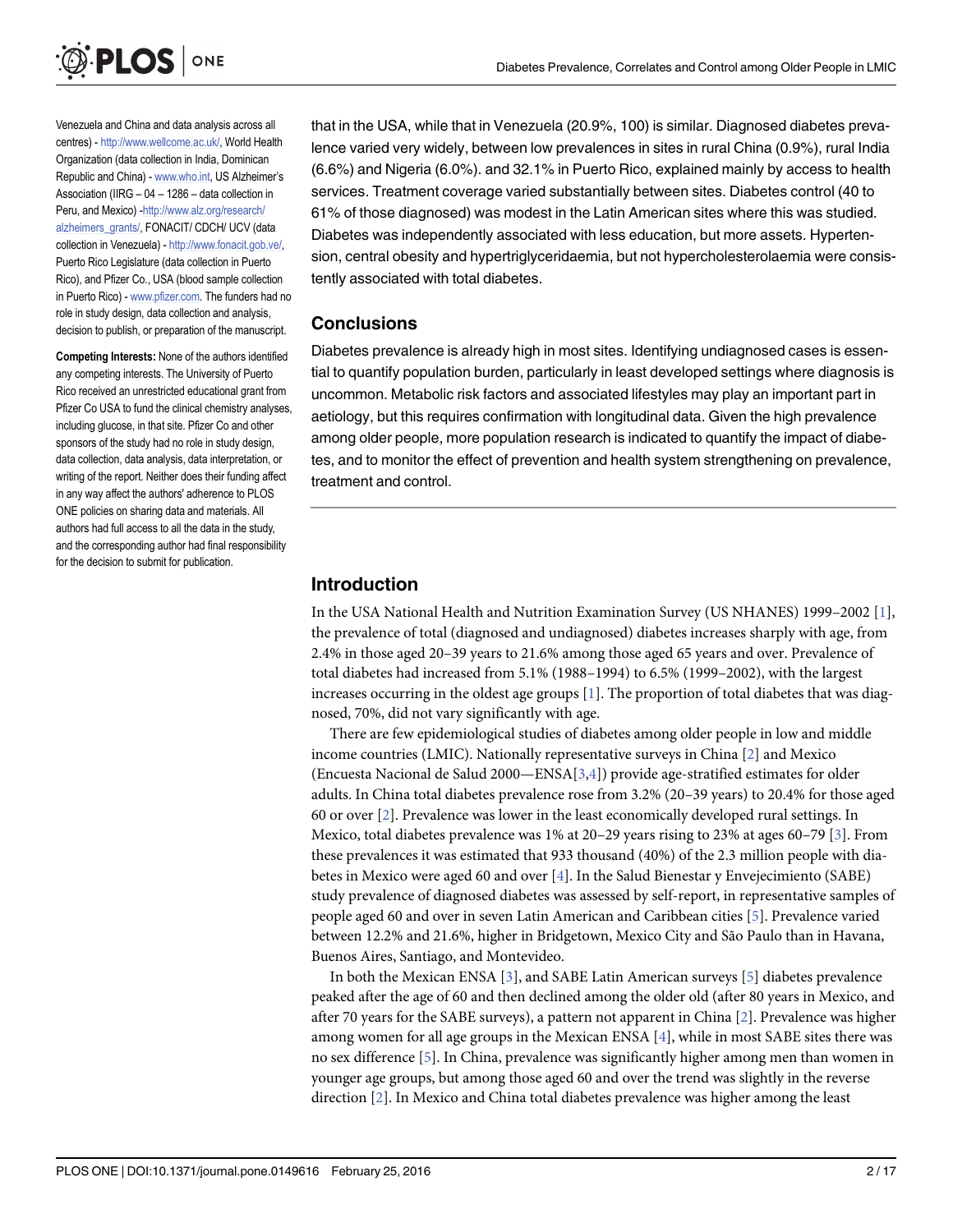<span id="page-2-0"></span>educated, although this association was not age-stratified. In SABE prevalence of diagnosed diabetes was higher among the least educated in Buenos Aires and Mexico City, with strong trends in this direction for all sites other than Sao Paulo and Santiago [\[5\]](#page-15-0). In the Chinese survey total diabetes was cross-sectionally associated with overweight and obesity, systolic blood pressure and higher serum triglyceride—none of these associations was reported stratified by age. In SABE there was a consistent association between overweight (BMI 25.0–29.9) but not obesity (BMI  $>$  = 30.0) and diagnosed diabetes [ $\overline{5}$ ].

For China, no age-stratified data were provided on detection and control [[2\]](#page-15-0). In the sample as a whole only 31% of cases were diagnosed; of these, 81% were using insulin or oral hypoglycaemic agents and 15% lifestyle interventions alone. In Mexico, the proportion diagnosed rose with age, from approximately two-thirds of those under 50, reaching 86% of those aged 60–69, 87% of those aged 70–79, and 80% of those aged 80 and over. However, the proportion of diagnosed cases controlled was lower among older than younger participants, 58% among those aged 60–69, 45% among those aged 70–79 and 50% among those aged 80 and over  $[4]$  $[4]$ .

There is a need for more comprehensive and up-to-date information on the epidemiology of diabetes among older people, in the context of the demographic and health transitions in LMIC. It will be important to monitor social patterning, particularly the extent to which the burden shifts towards the poor and disadvantaged. Associations with modifiable metabolic and lifestyle-related risk factors should inform prevention strategies. Finally, the control of diabetes, as with other chronic diseases, depends upon well-functioning primary healthcare services [\[6](#page-15-0)]– the detection of diabetes and effective treatment of diagnosed cases being important indicators of progress. In the 10/66 Dementia Research Group (10/66 DRG) population-based studies, we set out to assess these parameters in a comprehensive epidemiological evaluation of diabetes and diabetes care among older people in 13 catchment areas in six Latin American countries, India, China and Nigeria.

#### Materials and Methods

We present analyses of baseline survey data on the prevalence, correlates and treatment of diagnosed diabetes from catchment area surveys of participants aged 65 years and older in urban sites in Cuba (Havana and Matanzas), Dominican Republic (Santo Domingo), Puerto Rico (Bayamon), Venezuela (Caracas), urban and rural sites in Peru (Lima and Canete), Mexico (Mexico City and Morelos state), China (Xicheng and rural Daxing) and India (Chennai and Vellore) and a rural site in Nigeria (Anambra). For convenience, these sites are referred to subsequently by their country and urban or rural location. Fasting blood samples were collected in a subset of seven Latin American sites (Cuba, Dominican Republic, Puerto Rico, Venezuela, urban Peru, and urban and rural Mexico), for which we are also able to report the prevalence of undiagnosed diabetes, and the extent of control among diagnosed cases. We used a fluoride oxalate sample bottle for glucose estimation and a clot sample for other biochemistry including lipids.

10/66 DRG population-based survey protocols are detailed elsewhere [\[7](#page-15-0)]. Mapping of catchment areas was carried out in each site, and after door-knocking to identify eligible persons (all residents aged 65 years and over) we carried out a comprehensive one phase survey. This comprised a clinical interview; a health, medical history and lifestyle interview; a cognitive assessment; a physical examination; and an informant interview. Surveying was carried out between 2003 and 2006, other than in Puerto Rico (2007–2009). The target sample size was 2,000 per country, with 1,000 per site for those countries with split urban and rural recruitment. Recruitment was by signed informed consent. The study participant whose photographic image appears in this manuscript has given written informed consent (as outlined in PLOS consent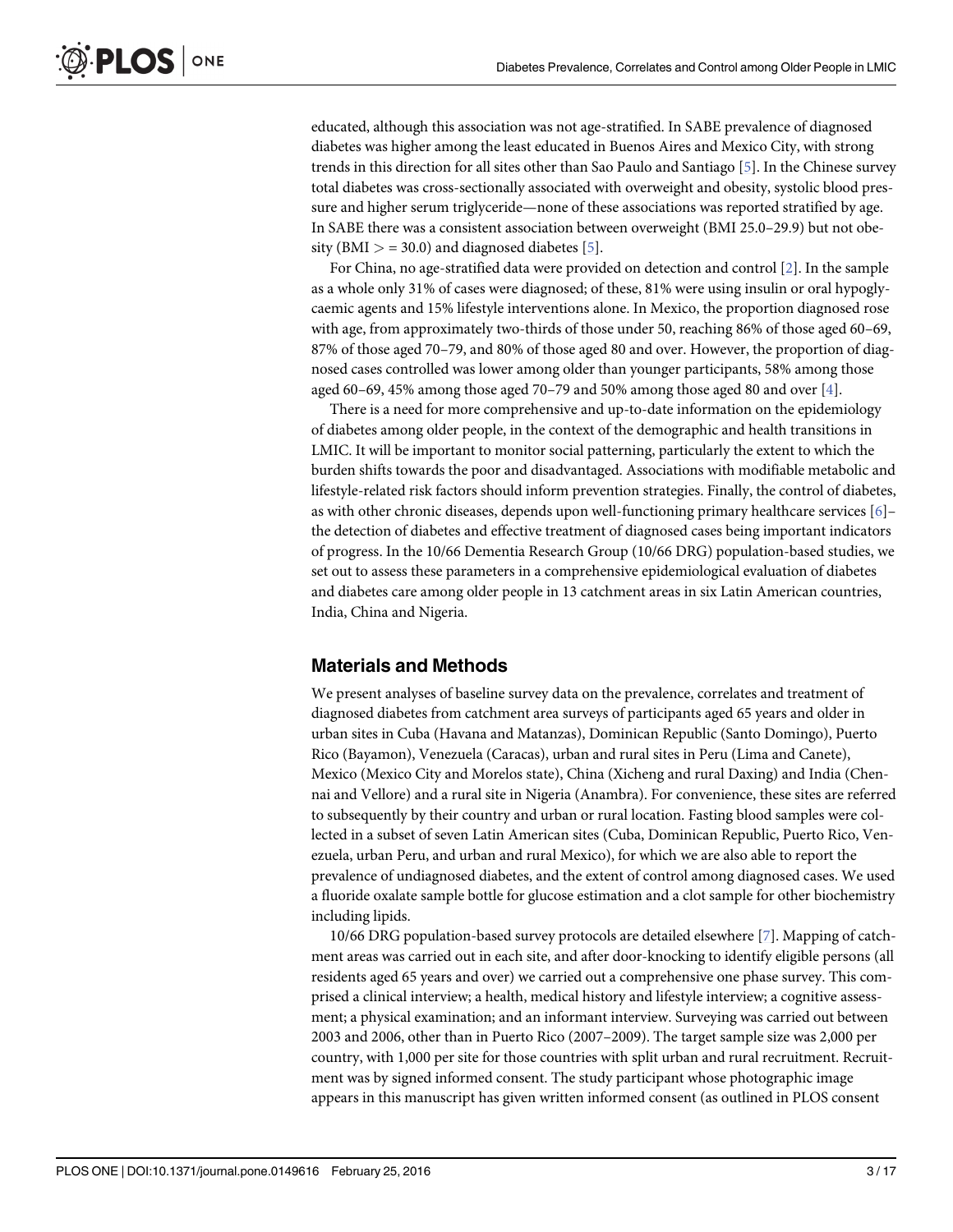<span id="page-3-0"></span>form) for this to be published. Studies were approved by local ethical committees in each country, and by the King's College London Research Ethics Committee.

#### Measures

Relevant 10/66 DRG population-based survey assessments [[7\]](#page-15-0) are:

Sociodemographic factors: Age at interview from participant and informant reports, and documented age, or an event calendar, grouped as; 65–69 years, 70–74 years, 75–79 years and 80 years and over. Education level was ascertained, and coded as; no education, did not complete primary, completed primary, secondary, or tertiary education. Wealth was assessed by enumerating household assets (motor vehicles; television; fridge or freezer; water and electricity utilities; telephone; plumbed toilet; plumbed bathroom), categorised into quarters of the distribution within each site.

Diabetes: Diagnosed diabetes was defined as a self-reported medical diagnosis of diabetes (answering 'yes' to the question "have you ever been told by a doctor that you have diabetes?"). Undiagnosed diabetes was defined as a fasting glucose of  $> 7$  mmol/l, among those not reporting a previous medical diagnosis. Those with a self-reported medical diagnosis of diabetes and a fasting glucose of > 7 mmol/l were considered not controlled, while those below this threshold were considered controlled. 'Total diabetes' comprised those with diagnosed or undiagnosed diabetes. Those with diagnosed diabetes were asked "Do you need a special diet, take tablets, or have insulin injections?" and responses were coded as diet alone, oral hypoglycaemics, insulin, or no treatment. Those using both insulin and oral hypoglycaemics were coded as insulin users.

Obesity: Waist circumference was measured in centimetres using a flexible tape measure. Central obesity was defined [[8](#page-15-0)] as a waist circumference of more than 40 inches (101.6 centimetres) in men and of more than 35 inches (88.9 centimetres) in women.

Dyslipidaemia: Hypertriglyceridaemia was defined as fasting triglycerides  $>$  = 150 mg/dL. For cholesterol we used HDL cholesterol: Men < 40 mg/dL, Women < 50 mg/dL. However, where cholesterol subfractions were not analysed (Venezuela, urban Peru and Dominican Republic), we used total cholesterol  $>$  = 5.2 mmol/l.

Hypertension: Those with self-reported hypertension ("have you ever been told by a doctor that you have high blood pressure?") and/ or a blood pressure measurement meeting WHO/ International Society of Hypertension criteria (systolic blood pressure > = 140 mmHg and/ or diastolic blood pressure  $>$  = 90 mmHg) were considered to have hypertension.

#### Analyses

- 1. We report the prevalence of diagnosed and undiagnosed diabetes by age and sex with robust standard errors and 95% confidence intervals, accounting for household clustering. We compare the prevalences of total diabetes, and diagnosed diabetes with the sex-specific prevalences for those aged 65 years and over from US NHANES  $[1]$  $[1]$  using indirect standardisation to generate standardised morbidity ratios (SMR) with 95% confidence intervals.
- 2. For sites where fasting blood samples were collected, we describe, for each site, associations between total diabetes and age (per five year band), sex (male versus female), education (per level), assets (per quarter), central obesity, hypertension, hypertriglyceridaemia and hypercholesterolaemia, using Poisson regression models to generate mutually adjusted prevalence ratios, accounting for household clustering. For other sites, we describe associations between diagnosed diabetes and age, sex, education, assets, obesity and hypertension.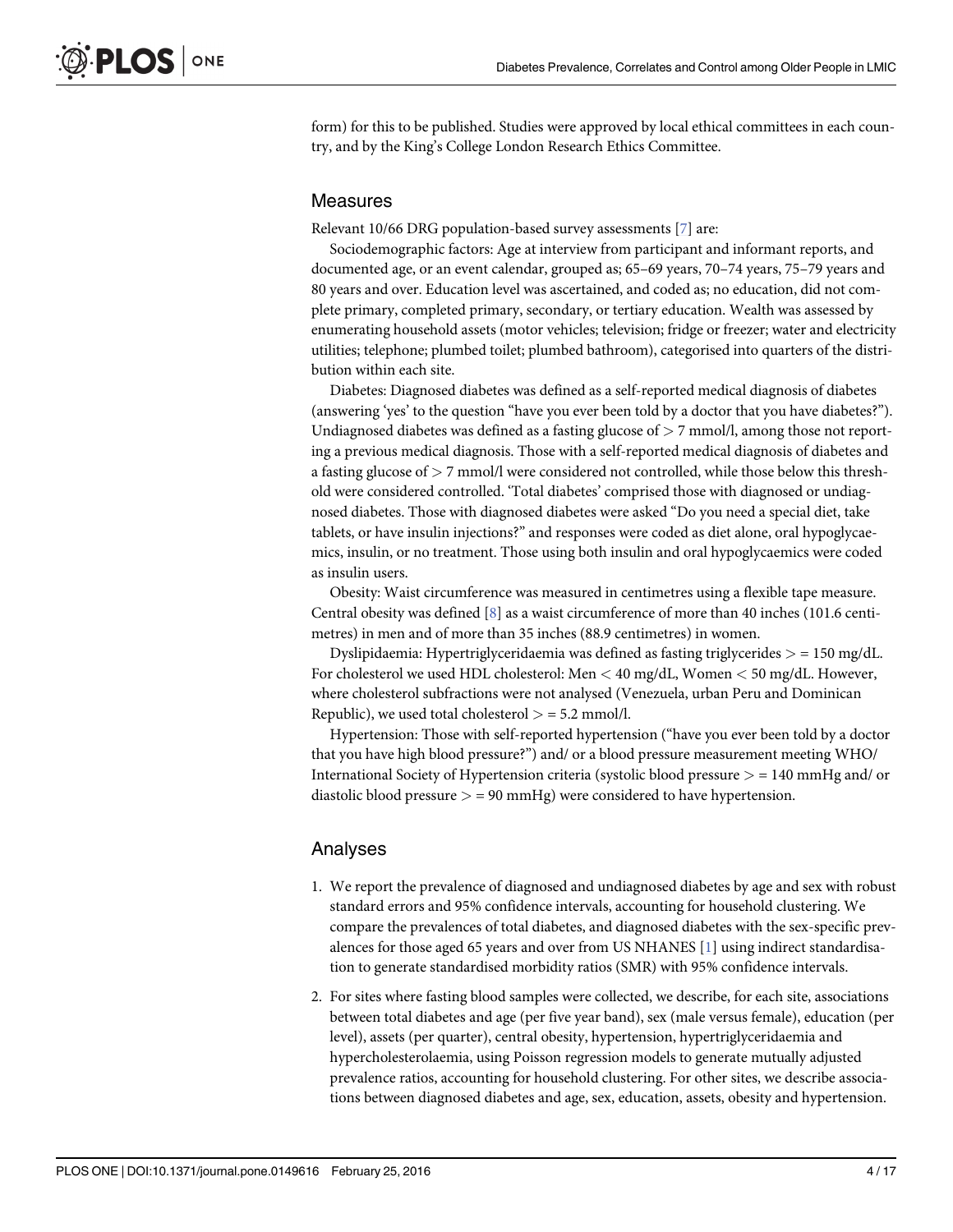- <span id="page-4-0"></span>3. For sites with fasting blood samples, we report the proportion of all those with diabetes who were diagnosed, the proportion of diagnosed cases that were controlled, and the proportion of all cases that were controlled.
- 4. For those with diagnosed diabetes, we describe, for each site, the proportion reporting treatment with diet alone, oral hypoglycaemic drugs and insulin.
- 5. In a gamma-distributed random effects Poisson regression, we estimated the random effect of site on the prevalence of diagnosed diabetes, and whether this was accounted for by a) sociodemographic factors (age, sex, education and assets), b) metabolic risk factors (hypertension, obesity and dyslipidaemia), or, at site level, by c) the proportion of participants using healthcare services in the last three months. A base model was extended to include sociodemographic factors, then metabolic risk factors and finally the proportion of participants using healthcare services. The heterogeneity parameter, alpha, was noted at each stage, as an indicator of the extent of random variation in prevalence accounted for by parameters other than those included in the model.

The study protocol and the consent procedures were approved by the King's College London research ethics committee and in all countries where the research was carried out: 1- Medical Ethics Committee of Peking University the Sixth Hospital (Institute of Mental Health, China); 2- the Memory Institute and Related Disorders (IMEDER) Ethics Committee (Peru); 3- Finlay Albarran Medical Faculty of Havana Medical University Ethical Committee (Cuba); 4- Hospital Universitario de Caracas Ethics Committee (Venezuela); 5- Ethics Committee of Nnamdi Azikiwe University Teaching Hospital (Nigeria); 6- Consejo Nacional de Bioética y Salud (CONABIOS, Dominican Republic); 7- Christian Medical College (Vellore) Research Ethics Committee (India); 8- Instituto Nacional de Neurología y Neurocirugía Ethics Committee (Mexico); 9- University of Puerto Rico, Medical Sciences Campus Institutional Review Board (IRB)

### **Results**

### Sample Characteristics

In all, 17,945 participants were included from 13 catchment area sites in nine countries. Response proportions varied between 72% and 98%. Of those responding, 17,798 (99.2%) provided information on self-reported diabetes diagnosis. We sought fasting blood samples from 12,296 participants in seven sites. The numbers and proportions providing samples analyzable for plasma glucose were as follows: Cuba (2296, 78.2%), Dominican Republic (1448, 72.0%), Puerto Rico (1569, 78.1%), Venezuela (1189, 60.5%), urban Peru (755, 54.7%), urban Mexico (817, 81.5%), rural Mexico (890, 89.0%). Characteristics of those providing, and not providing blood samples did not differ substantially, other than in the urban Peru site where the more affluent and better educated, but also those with more physical impairments were more likely to give blood samples, and in Puerto Rico where those with dementia, stroke or significant disability were less likely to give samples [\(S1 table\)](#page-15-0). Self-reports of diagnosed diabetes were not associated with giving blood samples in any site. Demographic and health characteristics of survey participants are summarized in [Table 1.](#page-5-0) Mean age varied between 71.3 and 75.1 years by site, demographic ageing being more advanced in the Latin American sites and in urban China, compared with sites in rural China and India. Women predominated over men in all sites, accounting for between 53% and 67% of participants. Educational levels were highest in sites in urban Peru (only 9% not completing primary education), Puerto Rico (23%), Cuba (25%) and Venezuela (31%). In sites in Dominican Republic, rural Mexico, rural China, rural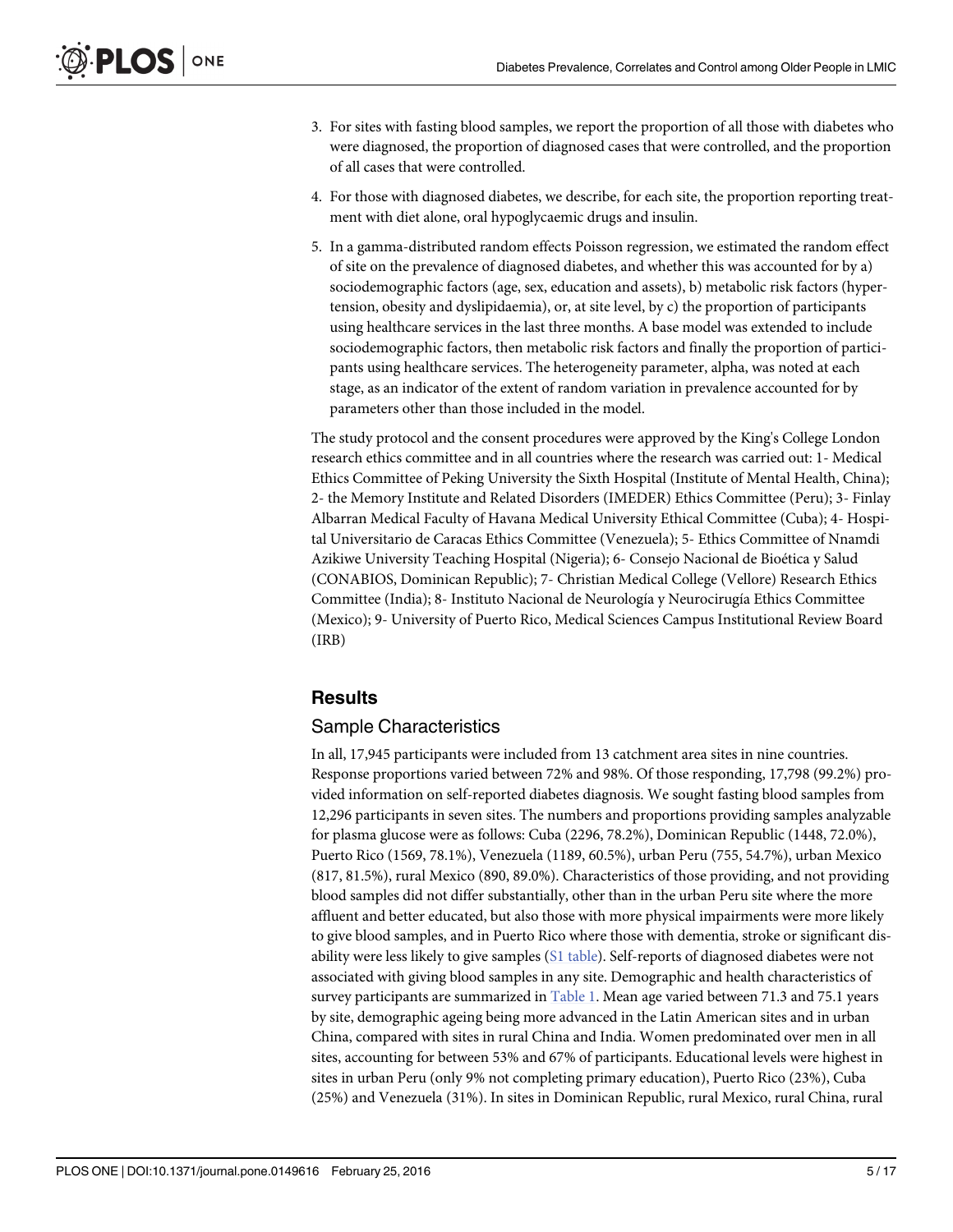| ا<br>إ |
|--------|
|        |
|        |
|        |
|        |
|        |
|        |
|        |
|        |
|        |
|        |
|        |
|        |
| i      |
|        |
|        |
|        |
|        |
|        |
|        |
|        |
|        |
|        |
|        |
|        |
|        |
|        |
|        |
|        |
|        |
|        |
|        |
|        |
|        |
|        |
|        |
|        |
|        |
|        |
|        |
| Ì      |

စ္ယ

<span id="page-5-0"></span>

| Variable                                                              | Cuba              | Dominican<br>Republic   | Puerto<br>Rico     | urban<br>Peru   | Peru<br>Rural           | Venezuela          | <b>Mexico</b><br>urban | Mexico<br>rural | China<br>urban | China<br>rural      | urban<br>India  | India<br>rural    | Nigeria        |
|-----------------------------------------------------------------------|-------------------|-------------------------|--------------------|-----------------|-------------------------|--------------------|------------------------|-----------------|----------------|---------------------|-----------------|-------------------|----------------|
| Response rate (%)                                                     | 8                 | 95                      | 89                 | 80              | 88                      | 80                 | $\overline{8}$         | 86              | $\overline{7}$ | 96                  | 22              | 88                | 88             |
| Achieved sample (n)                                                   | 2944              | 2011                    | 2009               | 1381            | 552                     | 1965               | 1003                   | 1000            | 1160           | 1002                | 1005            | 999               | 914            |
| Age (MV a)                                                            |                   | $\circ$                 | $\circ$            |                 | $\circ$                 |                    |                        | $\circ$         |                |                     |                 |                   |                |
| Mean (SD)                                                             | $75.1$<br>$(7.0)$ | <u>ີເຈ</u><br>75.3 (7   | 76.3 (7.4)         | 75.0<br>(7.4)   | 74.3)<br>(7.3)          | 72.3(6.9)          | 74.5 (6.6)             | 74.1(6.7)       | 73.9<br>(6.2)  | 72.4<br>(6.0)       | (6.1)<br>71.3   | $72.6$<br>$(5.8)$ | 72.7<br>(7.6)  |
| Gender (MV)                                                           |                   | $\sim$                  | ဖ                  | $\circ$         |                         | 33                 | $\circ$                | $\circ$         |                | $\circ$             | $\frac{1}{2}$   | $\circ$           |                |
| Female (%)                                                            | (65.0)<br>1913    | (65.9)<br>1325(         | 1347<br>747<br>747 | 888<br>(64.3)   | (53.4)<br>295           | $1226$<br>$(63.5)$ | 666 (66.4)             | (60.2)<br>602   | 661<br>(57.0)  | 556<br>(55.5)       | 571<br>(57.7)   | (54.6)<br>545     | 539<br>(59.0)  |
| Education (MV)                                                        | $\infty$          | $\overline{9}$          | တ                  | $\infty$        | $\infty$                | $\overline{4}$     | $\sim$                 | $\circ$         | $\circ$        |                     |                 | $\circ$           | $\ddot{\circ}$ |
| Did not complete primary (%)                                          | (24.9)<br>730     | 1414 (71.0)             | 461<br>(23.1)      | (9.3)<br>127    | 225<br>(41.3)           | 601 (31.2)         | 581 (58.1)             | (83.7)<br>837   | (33.2)<br>385  | (69.2)<br>693       | (66.0)<br>662   | 855<br>(85.6)     | (74.7)<br>678  |
| Number of assets (MV)                                                 | $\infty$          | ယ                       | $\circ$            | $\circ$         | $\circ$                 | $\circ$            | $\circ$                | $\circ$         |                |                     |                 | $\circ$           | $n/a$ C        |
| Median (interquartile range)                                          | $6(5-6)$          | $5(4-6)$                | $7(6-7)$           | $6(6-6)$        | $5(4-6)$                | $6(6-7)$           | $6(6-7)$               | $4(3-6)$        | $5(5-6)$       | $6(5-7)$            | $4(3-5)$        | $3(2-4)$          | n/a            |
| Service use (MV)                                                      | ဖ                 | $\mathbf{a}$            | $\circ$            |                 |                         | 33                 | $\circ$                | $\circ$         | $\circ$        | $\circ$             |                 | $\circ$           | 20             |
| Used one or more community<br>health services in past 3 months<br>(%) | (49.9)<br>1465    | 960 (47.8)              | $1639$<br>$(81.9)$ | (48.6)<br>670   | (28.1)                  | (62.7)<br>1211     | 721 (71.9)             | (64.6)<br>646   | 448<br>(38.6)  | 61(6.1)             | 566<br>(56.4)   | (67.8)<br>677     | (30.4)<br>272  |
| Obesity (MV)                                                          | ಔ                 | 25                      | 404                | $\overline{1}$  | $\overline{\mathsf{c}}$ | 447                | Ξ                      | 얻               | $\overline{1}$ |                     | $\frac{10}{2}$  | 43                | n/a            |
| Central obesity (%)                                                   | (36.4)            | 907 (45.7)              | 871<br>(54.3)      | 602<br>(44.1)   | 214<br>(38.9)           | 714(47.0)          | 568 (57.3)             | 406<br>(41.1)   | 530<br>(46.1)  | $(158)$<br>$(15.8)$ | $174$<br>(17.6) | 92(9.6)           | n/a            |
| Hypertension (MV)                                                     |                   | $\overline{1}$          | 128                | ო               |                         | 176                | $\circ$                | $\sim$          |                |                     |                 | 2                 | n/a            |
| Hypertensive, or treated                                              | 2173<br>(73.9)    | 1537 (76.9)             | (79.8)             | 725<br>(52.6)   | (42.6)<br>235           | (79.5)             | 694 (69.2)             | 565<br>(56.6)   | 734<br>(63.5)  | 570<br>(56.9)       | 687<br>(68.6)   | 445<br>(45.6)     | n/a            |
| Dyslipidemia (MV)                                                     | 612               | 558                     | 453                | 619             | n/a                     | 690                | 186                    | 107             | n/a            | n/a                 | n/a             | n/a               | n/a            |
| Triglyceride                                                          | 758<br>(32.7)     | 9.4)<br>282 (19         | 512<br>(32.9)      | n/a             | n/a                     | 554 (43.5)         | 408 (49.9)             | 417<br>(46.7)   | n/a            | n/a                 | n/a             | n/a               | n/a            |
| Cholesterol                                                           | $1275$<br>(55.1)  | 597 <sup>b</sup> (41.1) | 740<br>(47.6)      | 364 b<br>(47.8) | n/a                     | $776b$<br>(60.8)   | 316 (38.7)             | 443<br>(49.6)   | n/a            | n/a                 | n/a             | n/a               | n/a            |
| <sup>a</sup> . MV = missing values                                    |                   |                         |                    |                 |                         |                    |                        |                 |                |                     |                 |                   |                |

 $^{\rm b}$  . HDL cholesterol subfraction was not assayed in these sites, so dyslipidaemia is based instead on total cholesterol > = 5.2mmol/l  $^{\rm b}$  HDL cholesterol subfraction was not assayed in these sites, so dyslipidaemia is based instead on total cholesterol > = 5.2mmol/l  $\degree$  n/a = data not available in these sites

doi:10.1371/journal.pone.0149616.t001 doi:10.1371/journal.pone.0149616.t001

 $c$ .  $n/a$  = data not available in these sites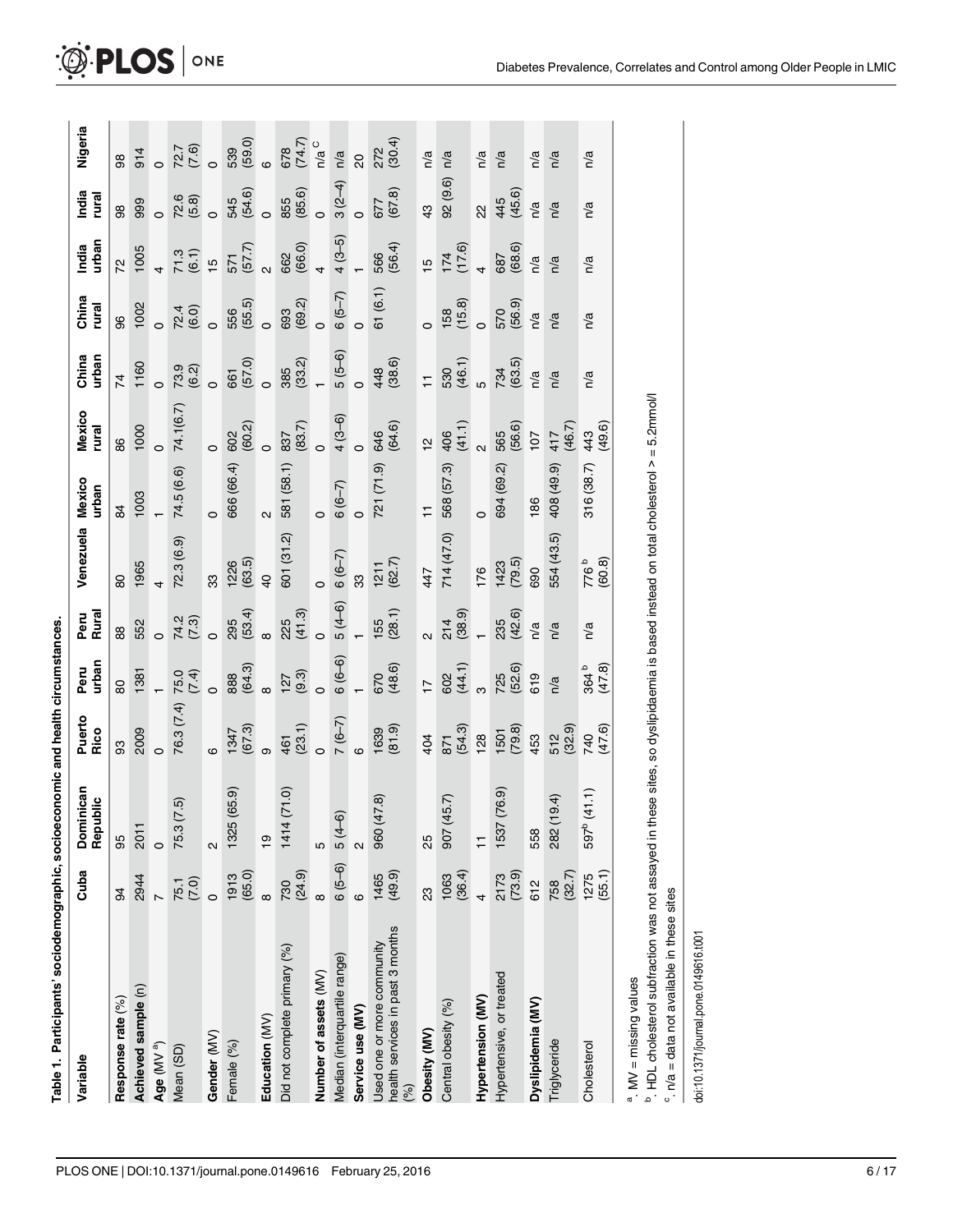<span id="page-6-0"></span>and urban India and Nigeria more than two-thirds had not reached this level. Central obesity was more prevalent in urban than rural sites, varying between 36.4% and 57.3% in urban Latin America and China; prevalences in rural China (15.8%), urban (17.6%) and rural India (9.6%) were considerably lower. The prevalence of hypertension ranged between 52.6% (Peru) and 79.8% (Puerto Rico) in urban sites, and between 42.6% (Peru) and 56.9% (China) in rural sites. In sites in which fasting blood samples were obtained, around one-half of participants met criteria for dyslipidaemia. The proportion using community health services in the last three months varied between 6.1% (rural China) and 81.9% (Puerto Rico), with comparatively low levels of service use also seen in sites in rural Peru (28.1%), Nigeria (30.4%) and urban China (38.6%).

#### The Prevalence of Diabetes

The prevalence of diagnosed diabetes [\(Table 2](#page-7-0)) varied very widely among sites, between 0.9% (rural China) and 32.1% (Puerto Rico). Other than rural China, a particularly low prevalence was also seen in sites in rural India (6.6%) and Nigeria (6.0%). Prevalence in Peru (8.7% in urban and 9.8% in rural) was lower than in other Latin American sites (16.0 to 24.6%). Prevalences in urban China (16.8%) and urban India (12.1%) were similar to those in Latin American sites. After standardizing for sex, compared with the prevalence recorded in US NHANES, those in sites in Cuba (117), urban Mexico (154), rural Mexico (119) and Puerto Rico (202) were higher than the USA, those in sites in Dominican Republic (88), urban Peru (55), rural Peru (62), rural China (6), urban India (76), rural India (42) and Nigeria (38) were lower, and those in sites in Venezuela and urban China were similar. For the Latin American sites where fasting blood samples were obtained, the prevalence of undiagnosed diabetes ([Table 3\)](#page-9-0) ranged from 2.4% (urban Mexico) to 11.6% (Puerto Rico). SMRs indicated a lower prevalence of undiagnosed diabetes in sites in Dominican Republic (62), urban Peru (64) and urban Mexico (45) compared with US NHANES, with a similar prevalence in Cuba, Venezuela and rural Mexico, and a higher prevalence in Puerto Rico (215). In these sites, the proportion of diabetes cases that were diagnosed varied from 71 to 91% [\(Table 4](#page-10-0)). The site-specific prevalences of total diabetes, and the SMRs compared with US NHANES were as follows; for Cuba prevalence 24.8%, SMR 116 (95% CI 107–126), Dominican Republic 17.7%, 84 (95% CI 74–94), Puerto Rico 43.4%, 197 (95% CI 183–213), urban Peru 12.5%, 58 (95% CI 47–81), Venezuela 21.3%, 100 (95% CI 88– 112), urban Mexico 26.6%, 125 (95% CI 109–142), and rural Mexico 23.9%, 111 (95% CI 97– 127). The prevalence of total diabetes, stratified by diagnosis is summarised in [Fig 1.](#page-10-0)

### Control and Treatment of Diabetes

For sites with fasting blood samples, between 35% and 61% of diagnosed patients were controlled ([Table 4\)](#page-10-0). The proportion of all diabetes cases (diagnosed and undiagnosed) that were controlled varied from 25% to 49%. Twenty-six percent of diagnosed diabetic patients in the Puerto Rico site were prescribed insulin, compared with only 1% in rural Mexico, 5% in rural India, 6% in urban India, 7% in rural Peru and 8% in urban Peru ([Fig 2](#page-11-0)). In other sites the proportion varied between 11 and 16%. In sites in Puerto Rico (90%), Mexico (82%) and urban China (93%) a particularly high proportion of diagnosed diabetic patients received pharmacological treatment with either insulin or oral hypoglycaemic agents. In the Nigeria site only 36% reported receiving pharmacological treatment.

### The Correlates of Diabetes

The prevalence of diagnosed diabetes (in sites lacking fasting plasma glucose assessments), but not total diabetes (in other sites) decreased with age ([Table 5\)](#page-12-0). The effect of sex was also highly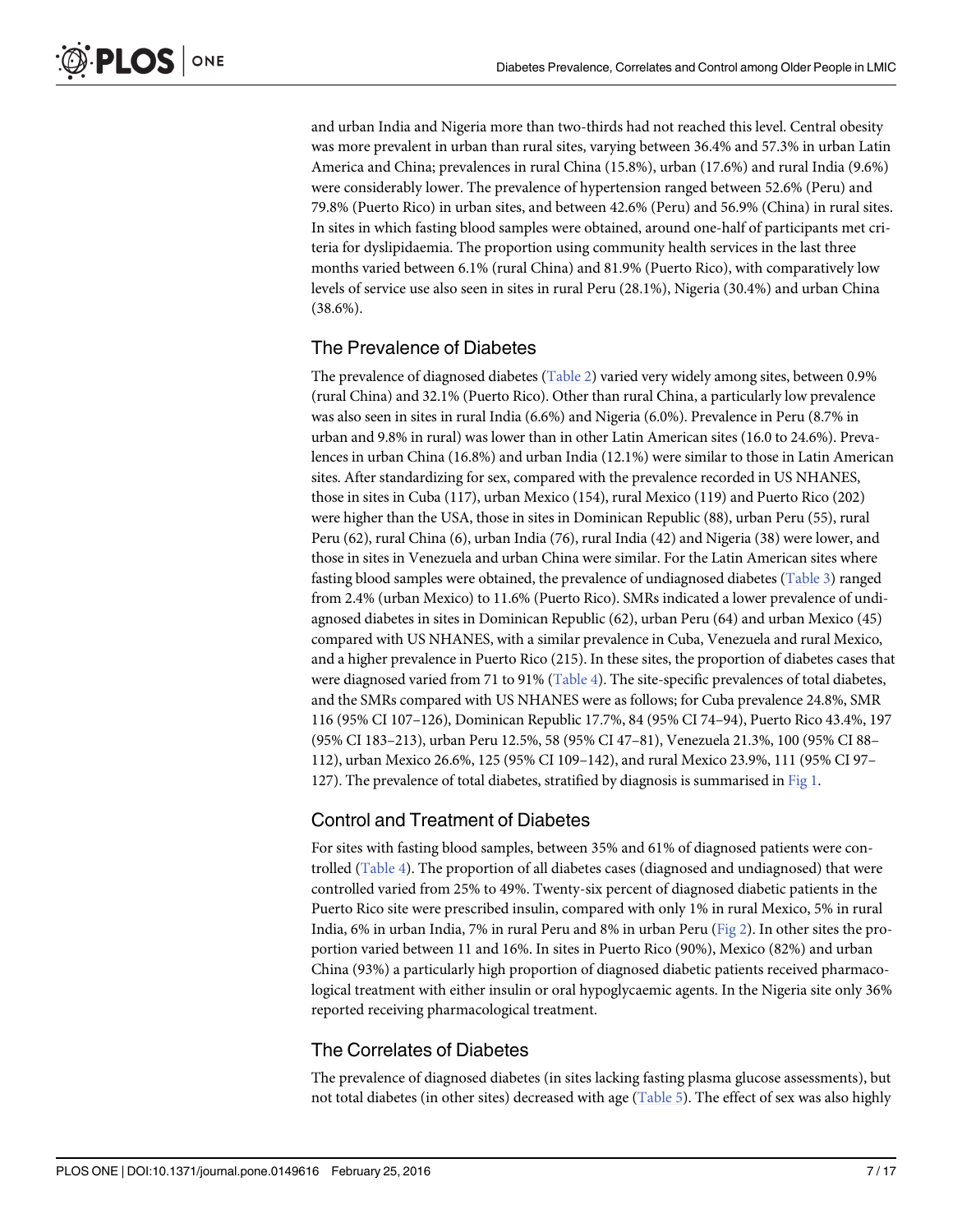<span id="page-7-0"></span>

|                                            |                                       |                                      |                                        |                                       |                                                  |                                           |                         | Table 2. The prevalence of diagnosed diabetes (% with 95% confidence intervals), by age, sex and site, with standardised prevalence and morbidity ratios. |                                           |
|--------------------------------------------|---------------------------------------|--------------------------------------|----------------------------------------|---------------------------------------|--------------------------------------------------|-------------------------------------------|-------------------------|-----------------------------------------------------------------------------------------------------------------------------------------------------------|-------------------------------------------|
| Site (gender)                              |                                       | Prevalence (%) by age and geno       | è                                      |                                       |                                                  | Crude total prevalence                    |                         | Standardised total prevalence                                                                                                                             |                                           |
|                                            | 65-69                                 | $70 - 74$                            | $75 - 79$                              | క్షే                                  | All ages                                         | Sample size                               | Total prevalence<br>(%) | Age and sex<br>standardised prevalence<br>(%)                                                                                                             | Sex adjusted<br>SMR (95% CI) <sup>a</sup> |
| Cuba (F)                                   | 20.4 (16.8-<br>24.0)                  | 26.1 (22.2-<br>29.9)                 | $21.3(17.4 -$<br>25.3)                 | 18.8 (15.4-<br>22.2)                  | 21.7 (19.8-<br>23.5)                             | $N = 2944^b$ ,<br>$MV = 16^c$             | $18.5(17.1 - 20.0)$     | $18.3(17.0 - 19.7)$                                                                                                                                       | 117 (107-127)                             |
| Cuba (M)                                   | $11.4(7.6-$<br>15.2)                  | $\frac{15.1(11.0-18.2)}{19.2}$       | $13.6(9.1 -$<br>18.0                   | $\frac{10.8 (6.8-}{14.8)}$            | $12.8(10.7 -$<br>14.8                            |                                           |                         |                                                                                                                                                           |                                           |
| Dominican Republic<br>$(\overline{F})$     | $\frac{15.7}{19.5}$ $(11.9 -$         | $18.3(14.1-$<br>22.5)                | $12.5(8.5-$<br>16.4                    | $\frac{11.8(8.6-}{15.0)}$             | $14.5(12.6 -$<br>16.4                            | $N = 2011^{b}$ ,<br>$MV = 4^{c}$          | $14.0(12.5 - 15.5)$     | $14.0(12.7 - 15.8)$                                                                                                                                       | 88 (78-99)                                |
| Dominican Republic<br>$\widehat{\epsilon}$ | $14.4(9.3-$<br>19.4                   | $14.9(9.9-19.9)$                     | $13.6(7.8-$<br>19.5                    | $8.9(4.6 - 13.2)$                     | 13.0 (10.5-<br>15.6                              |                                           |                         |                                                                                                                                                           |                                           |
| Peru Urban (F)                             | $8.0(4.7 - 11.3)$                     | $8.6(4.9 - 12.3)$                    | $8.5(4.5 - 12.4)$                      | $6.6(3.3 - 10.0)$                     | $7.9(6.1 - 9.7)$                                 | $N = 1371^b$ ,<br>$MV = 10^c$             | $8.7(7.2 - 10.2)$       | $8.7(7.2 - 10.3)$                                                                                                                                         | 55 (45–65)                                |
| Peru Urban (M)                             | $10.8(5.0-16.6)$                      | $11.4(5.9 - 16.8)$                   | $6.6(1.9 - 11.3)$                      | $10.7(5.6 -$<br>15.9)                 | $\begin{array}{c} 10.0 (7.4 - 12.7) \end{array}$ |                                           |                         |                                                                                                                                                           |                                           |
| Peru Rural (F)                             | $13.0(6.4-19.6)$                      | $15.9(8.0 -$<br>23.7)                | $13.2(4.1-22.3)$                       | $8.5(1.4 - 15.6)$                     | $12.9(9.1 -$<br>16.7                             | $N = 551^{b}$ , $MV = 1^{c}$              | $9.8(7.3 - 12.3)$       | $10.3(7.7 - 12.9)$                                                                                                                                        | $62(47 - 80)$                             |
| Peru Rural (M)                             | $8.9(2.6 - 15.1)$                     | $1.7(0.0 - 5.1)$                     | $10.4(1.8-$<br>19.1                    | $4.2(0.0 - 8.8)$                      | $6.2(3.3 - 9.2)$                                 |                                           |                         |                                                                                                                                                           |                                           |
| Venezuela (F)                              | $\frac{14.6}{17.6}$ $(11.5-$          | $\frac{17.8(13.3-2)}{22.2}$          | $\frac{18.7}{23.9}$ (13.5-             | $14.2(9.4-$<br>19.0)                  | 16.0 (14.0-<br>18.1)                             | $N = 1926^{b}$ ,<br>$MV = 39^{c}$         | $16.0(14.4 - 17.7)$     | $16.2(14.5 - 17.9)$                                                                                                                                       | $101(90 - 113)$                           |
| Venezuela (M)                              | $16.4(12.3-20.5)$                     | $16.0(10.4-21.6)$                    | $12.1(6.4-$<br>17.8                    | 20.7 (12.1-<br>29.2)                  | $16.1(13.3 -$<br>18.8                            |                                           |                         |                                                                                                                                                           |                                           |
| Mexico Urban (F)                           | $21.1(15.2 -$<br>26.9)                | 27.0 (21.1-<br>32.9)                 | 24.6 (17.1-<br>32.1                    | $25.2(18.1 -$<br>32.3                 | $24.5$ (21.2-<br>27.7)                           | $N = 1002^{b}$ ,<br>$MV = 1^{c}$          | 24.6 (21.9-27.2)        | 24.9 (22.1-27.7)                                                                                                                                          | 154 (136-175)                             |
| Mexico Urban (M)                           | $33.3(21.4-$<br>45.3)                 | 21.2 (13.8-<br>28.6)                 | 26.6 (16.8-<br>36.3)                   | $21.5(12.4 -$<br>(30.6)               | 24.7 (20.1-<br>29.3)                             |                                           |                         |                                                                                                                                                           |                                           |
| Mexico Rural (F)                           | 27.4 (21.2-<br>33.7)                  | $23.5(16.7-$<br>$30.3)$              | 20.9 (14.0-<br>27.8)                   | $16.4(9.8-$<br>23.0)                  | $22.8(19.4-$<br>26.1)                            | $N = 1000^{b}$ ,<br>$MV = 0^{c}$          | $18.9(16.4 - 21.4)$     | $19.2(16.7 - 21.6)$                                                                                                                                       | $119(103 - 137)$                          |
| Mexico Rural (M)                           | $18.6(11.1 -$<br>26.2)                | $12.6(6.2-$<br>19.0)                 | $12.6(5.7-$<br>19.6                    | $8.5(3.2 - 13.8)$                     | $13.1(9.7-$<br>16.4                              |                                           |                         |                                                                                                                                                           |                                           |
| Puerto Rico (F)                            | $31.8(26.5-$<br>$37.0)$               | $31.7(26.4 - 36.9)$                  | $31.9(26.7 -$<br>37.0)                 | $31.1(26.6 -$<br>(35.5)               | $31.6(29.0 -$<br>34.1)                           | $N = 2009^{b}$ ,<br>$MV = 7^c$            | 32.1 (30.0-34.1)        | $32.2(30.0 - 34.3)$                                                                                                                                       | 202 (187-218)                             |
| Puerto Rico (M)                            | $31.2 (22.5 - 39.9)$                  | 36.8 (29.2-<br>44.4)                 | 30.7 (23.6-<br>37.8)                   | $33.3 (27.2 - 39.5)$                  | $33.1(29.5-$<br>36.8)                            |                                           |                         |                                                                                                                                                           |                                           |
| China Urban (F)                            | 23.0 (17.3-<br>28.8)                  | $21.4(15.7-$<br>27.1)                | $15.3(9.3 -$<br>21.4                   | $11.8(6.0 -$<br>17.6                  | 18.9 (15.9-<br>(6.15)                            | $N = 1159^{b}$ ,<br>$MV = 1^{c}$          | $16.8(14.7 - 19.0)$     | $16.9(14.7 - 19.1)$                                                                                                                                       | $106(92 - 121)$                           |
| China Urban (M)                            | $18.0(10.9-25.2)$                     | $\frac{18.0 (12.1 -}{23.9)}$         | $12.8(6.8-$<br>18.9                    | $5.5(1.2-9.8)$                        | $14.1(11.0-$<br>$17.1)$                          |                                           |                         |                                                                                                                                                           |                                           |
| China Rural (F)                            | $1.6(0.0-3.3)$                        | No cases                             | $0.8(0.0 - 2.4)$                       | No cases                              | $0.7(0.0 - 1.4)$                                 | $N = 1002^{b}$ ,<br>$MV = 0^{c}$          | $0.9(0.3-1.5)$          | $0.7(0.2 - 1.2)$                                                                                                                                          | $6(3-10)$                                 |
| China Rural (M)                            | $2.1(0.1-4.1)$                        | No cases                             | $1.3(0.0 - 3.8)$                       | No cases                              | $1.1(0.1-2.1)$                                   |                                           |                         |                                                                                                                                                           |                                           |
| India Urban (F)                            | $15.5(11.0-20.1)$                     | $10.6(6.2-$<br>$15.0)$               | $\frac{10.7}{17.7}$ (3.7-              | $6.1(0.3 - 11.8)$                     | $\frac{12.1 (9.4 - 1)}{14.8}$                    | $N = 1004^{b}$ ,<br>$MV = 1^{c}$          | $12.1(10.0 - 14.1)$     | $11.3(9.3 - 13.4)$                                                                                                                                        | 76 (63-90)                                |
| India Urban (M)                            | $12.1(7.3 - 17.0)$                    | $10.3(5.0-15.6)$                     | $9.0(2.1 - 15.8)$                      | $15.4(5.6-25.2)$                      | $11.7(8.6 -$<br>14.8                             |                                           |                         |                                                                                                                                                           |                                           |
| India Rural (M)<br>India Rural (F)         | $6.8(3.2 - 10.3)$<br>$5.8(1.9 - 9.6)$ | $7.1(3.5-10.8)$<br>$7.1(3.1 - 11.2)$ | $7.9(2.3 - 13.4)$<br>$5.7(0.8 - 10.5)$ | $9.6(2.8 - 16.3)$<br>$1.5(0.0 - 4.3)$ | $6.4(4.4 - 8.5)$<br>$6.8(4.5-9.1)$               | $= 999^{\circ}$ , MV = 0°<br>$\mathsf{z}$ | $6.6(5.0 - 8.2)$        | $6.3(4.8 - 7.8)$                                                                                                                                          | 42 (32-53)                                |
|                                            |                                       |                                      |                                        |                                       |                                                  |                                           |                         |                                                                                                                                                           | (Continued)                               |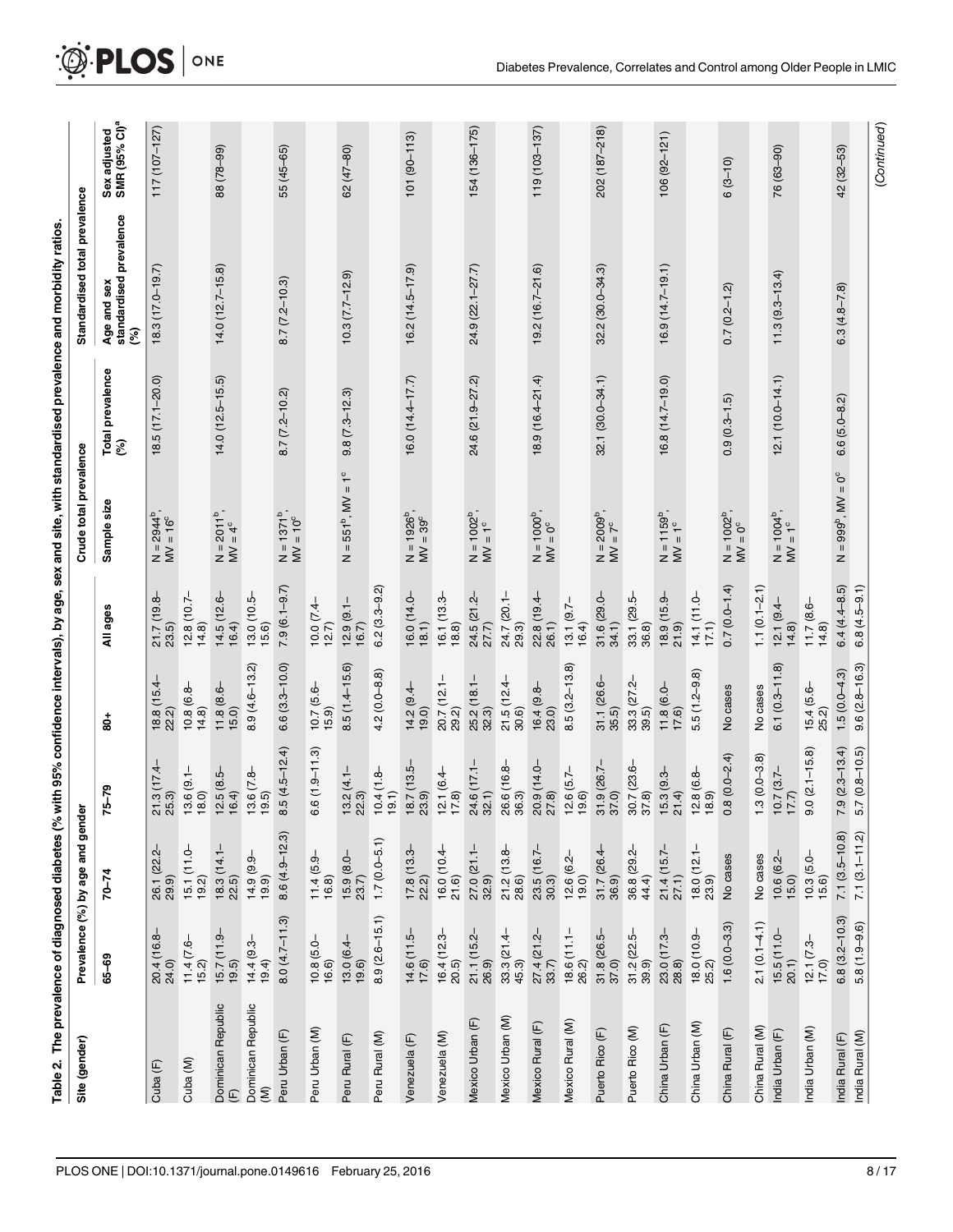| c |
|---|
|   |

| Site (gender)                                                                                                                                                                                                                                                                 |                               | Prevalence (%) by age and gender |                |                                                |                | Crude total prevalence               |                              | Standardised total prevalence                           |                                           |
|-------------------------------------------------------------------------------------------------------------------------------------------------------------------------------------------------------------------------------------------------------------------------------|-------------------------------|----------------------------------|----------------|------------------------------------------------|----------------|--------------------------------------|------------------------------|---------------------------------------------------------|-------------------------------------------|
|                                                                                                                                                                                                                                                                               | 65–69                         | $70 - 74$                        | $75 - 79$      | ន្ល់                                           | All ages       | Sample size                          | Total prevalence<br><b>E</b> | standardised prevalence<br>Age and sex<br>$\mathcal{S}$ | SMR (95% CI) <sup>ª</sup><br>Sex adjusted |
| Nigeria (F)                                                                                                                                                                                                                                                                   | $3.9(1.4 - 6.4)$              | $6.6(2.5 - 10.6)$                |                | $8.2(0.5-15.8)$ $7.2(1.8-12.7)$ $5.6(3.5-7.6)$ |                | $MV = 67^{\circ}$<br>$N = 914^{b}$ , | $6.0(4.4 - 7.6)$             | $6.4(4.6 - 8.3)$                                        | $(6p-82)$ 85                              |
| Nigeria (M)                                                                                                                                                                                                                                                                   | $7.2 (2.8 - 11.6)$ 10.1 (3.0- | 7.3)                             | $3.2(0.0-7.6)$ | $5.6(0.8 - 10.3)$                              | $6.6(4.0-9.3)$ |                                      |                              |                                                         |                                           |
| a indirectly sex standardised morbidity ratios compared with USA National Health and Nutrition Survey (USA = 100, reference)<br><sup>o</sup> . Number of survey participants lacking data on self-reported diabetes diagnosis<br><sup>b</sup> . Number of survey participants |                               |                                  |                |                                                |                |                                      |                              |                                                         |                                           |

doi:10.1371/journal.pone.0149616.t002

doi:10.1371/journal.pone.0149616.t002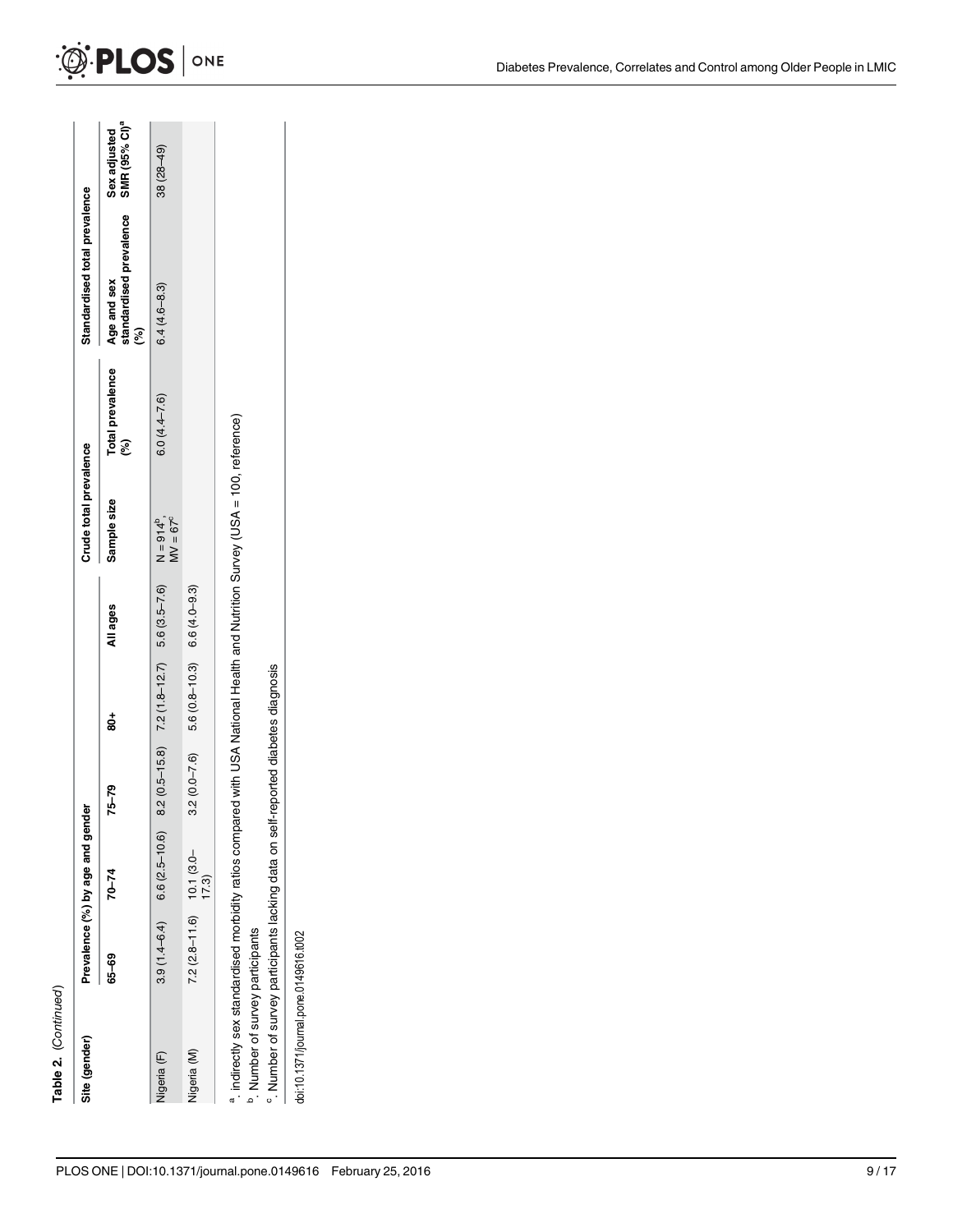<span id="page-9-0"></span>

| Table 3. The prevalence of undiagnoser |                                 |           |       |          |                        | tes (% with 95% confidence intervals), by age, sex and site, with standardised prevalence and morbidity ratios. |                               |
|----------------------------------------|---------------------------------|-----------|-------|----------|------------------------|-----------------------------------------------------------------------------------------------------------------|-------------------------------|
|                                        | revalence (%) by age and gender |           |       |          | Crude total prevalence |                                                                                                                 | standardised total prevalence |
| م –<br>م                               |                                 | $75 - 79$ | ខ្លុំ | All ages | Total sample           | Total prevalence (%) Age and sex Sex adjusted                                                                   |                               |

|                                                                                                                              | Prevalence (%) by age and           | gender            |                                                              |                   |                  | Crude total prevalence                                                                                                          |                                  | Standardised total prevalence     |                                           |
|------------------------------------------------------------------------------------------------------------------------------|-------------------------------------|-------------------|--------------------------------------------------------------|-------------------|------------------|---------------------------------------------------------------------------------------------------------------------------------|----------------------------------|-----------------------------------|-------------------------------------------|
|                                                                                                                              | 65-69                               | $70 - 74$         | $75 - 79$                                                    | ខ្លុំ             | All ages         | Total sample                                                                                                                    | Total prevalence (%) Age and sex | prevalence (%)<br>standardized    | SMR (95% CI) <sup>ª</sup><br>Sex adjusted |
| Cuba <sub>(F)</sub>                                                                                                          | $6.6(4.2 - 9.1)$                    | $3.7(1.9-5.5)$    | $5.3(2.9 - 7.8)$                                             | $6.0(3.6 - 8.4)$  | $5.4(4.2 - 6.5)$ | $N = 2355^b$ , $MV = 19^c$ 5.7 (4.7-6.7)                                                                                        |                                  | $5.7(4.7 - 6.6)$                  | $103(86 - 121)$                           |
| Cuba (M)                                                                                                                     | $7.9(4.2 - 11.6)$                   | $6.4(3.3-9.5)$    | $4.8(1.6 - 8.1)$                                             | $6.1(2.6-9.6)$    | $6.4(4.7 - 8.1)$ |                                                                                                                                 |                                  |                                   |                                           |
| Dominican Republic (F) 4.2 (1.8-6.6)                                                                                         |                                     | $2.8(0.8 - 4.9)$  | $2.5(0.3 - 4.7)$                                             | $4.6(2.2 - 7.1)$  | $3.6(2.5-4.8)$   | $N = 1483^{b}$ , $MV = 3^{c}$                                                                                                   | $3.4(2.5 - 4.3)$                 | $3.3(2.4 - 4.2)$                  | $62(46 - 81)$                             |
| Dominican Republic (M) 4.7 (1.0-8.4)                                                                                         |                                     | $2.3(0.0 - 4.9)$  | $3.5(0.0 - 7.4)$                                             | $0.9(0.0-2.5)$    | $2.8(1.3 - 4.4)$ |                                                                                                                                 |                                  |                                   |                                           |
| Peru Urban (F)                                                                                                               | $3.2(0.4 - 6.0)$                    | $5.6(1.6-9.6)$    | $1.0(0.0 - 2.8)$                                             | $1.0(0.0 - 2.9)$  | $3.1(1.5-4.6)$   | $N = 770^b$ , $MV = 8^c$                                                                                                        | $3.6(2.2 - 4.9)$                 | $3.3(2.1 - 4.6)$                  | 64 (43-92)                                |
| Peru Urban (M)                                                                                                               | $1.9(0.0 - 5.6)$                    | $7.6(1.8 - 13.4)$ | $4.9(0.0 - 10.3)$                                            | $2.7(0.0 - 6.3)$  | $4.5(2.0 - 7.0)$ |                                                                                                                                 |                                  |                                   |                                           |
| Venezuela (F)                                                                                                                | $4.2(2.1 - 6.4)$                    | $4.0(1.1 - 6.9)$  | $6.3(2.3 - 10.3)$                                            | $4.7(1.0 - 8.4)$  | $4.7(3.2 - 6.1)$ | $N = 1284^b$ , $MV = 94^c$ 4.9 (3.7-6.1)                                                                                        |                                  | $4.9(3.6 - 6.2)$                  | 89 (68-114)                               |
| Venezuela (M)                                                                                                                | $6.3(2.7 - 9.8)$                    | $4.8(0.7 - 8.9)$  | $3.8(0.0 - 7.9)$                                             | $5.5(0.0 - 11.5)$ | $5.3(3.2 - 7.4)$ |                                                                                                                                 |                                  |                                   |                                           |
| Mexico Urban (F)                                                                                                             | $2.6(0.1 - 5.1)$                    | $1.1(0.0-2.7)$    | $3.8(0.1 - 7.4)$                                             | $2.7(0.0 - 5.8)$  | $2.4(1.1 - 3.6)$ | $N = 822^b$ , $MV = 1^c$                                                                                                        | $2.4(1.3 - 3.6)$                 | $2.5(1.4 - 3.6)$                  | 45 (28-68)                                |
| Mexico Urban (M)                                                                                                             | $4.3(0.0 - 10.2)$                   | $4.1(0.2 - 8.0)$  | $1.6(0.0-4.8)$                                               | No cases          | $2.6(0.7-4.6)$   |                                                                                                                                 |                                  |                                   |                                           |
| Mexico Rural (F)                                                                                                             | $4.0(1.1 - 6.8)$                    | $5.3(1.5-9.1)$    | $4.0(0.6 - 7.4)$                                             | $4.8(0.7 - 8.9)$  | $4.5(2.7 - 6.2)$ | $N = 895^{\circ}$ , $MV = 2^{\circ}$                                                                                            | $4.8(3.4 - 6.2)$                 | $4.8(3.4 - 6.2)$                  | $85(62 - 113)$                            |
| Mexico Rural (M)                                                                                                             | $6.7(1.5 - 11.8)$ 4.6 $(0.2 - 8.9)$ |                   | $7.7(1.8 - 13.6)$                                            | $3.1(0.0 - 6.6)$  | $5.4(3.1 - 7.8)$ |                                                                                                                                 |                                  |                                   |                                           |
| Puerto Rico (F)                                                                                                              |                                     |                   |                                                              |                   |                  | 7.2 (4.0-10.4) 11.6 (7.6-15.6) 10.0 (6.4-13.7) 11.8 (8.1-15.4) 10.2 (8.4-12.1) N = 1586 <sup>5</sup> , MV = 25° 11.5 (9.9-13.2) |                                  | $11.6(10.0 - 13.2)$ 215 (185-248) |                                           |
| Puerto Rico (M)                                                                                                              | $16.7(9.0-24.4)$ 15.3 $(9.2-21)$    |                   | $(4)$ 11.3 $(5.7-16.9)$ 14.7 $(9.2-20.3)$ 14.4 $(11.3-17.5)$ |                   |                  |                                                                                                                                 |                                  |                                   |                                           |
| a indirectly sex standardised morbidity ratios compared with USA National Health and Nutrition Survey (USA = 100, reference) |                                     |                   |                                                              |                   |                  |                                                                                                                                 |                                  |                                   |                                           |

<sup>b</sup>. Number of participants with fasting glucose estimations b. Number of participants with fasting glucose estimations

<sup>c</sup>. Number of participants with fasting glucose estimations lacking data on self-reported diabetes diagnosis c. Number of participants with fasting glucose estimations lacking data on self-reported diabetes diagnosis

doi:10.1371/journal.pone.0149616.t003 doi:10.1371/journal.pone.0149616.t003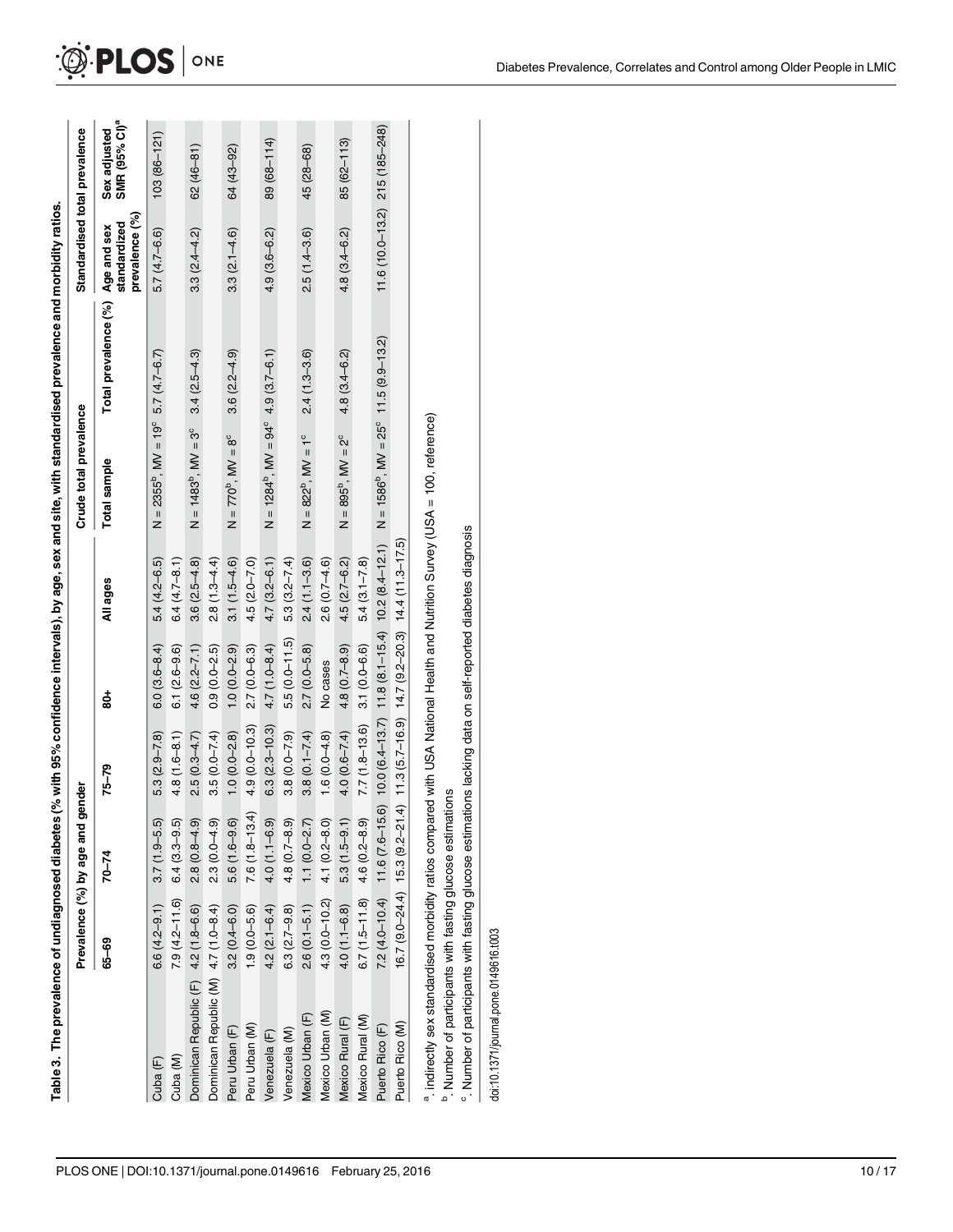| <b>Site</b>           | <b>Proportion diagnosed (among)</b><br>those with diabetes, that is meeting WHO<br>criteria, and/ or aware) | Proportion of those diagnosed who<br>were controlled | Proportion both diagnosed and<br>controlled (among those with<br>diabetes, that is meeting WHO<br>criteria, and/ or aware) |
|-----------------------|-------------------------------------------------------------------------------------------------------------|------------------------------------------------------|----------------------------------------------------------------------------------------------------------------------------|
| Cuba                  | 438/569 (77.0%)                                                                                             | 269/438 (61.4%)                                      | 269/569 (47.3%)                                                                                                            |
| Dominican<br>Republic | 208/257 (80.9%)                                                                                             | 127/208 (61.1%)                                      | 127/257 (49.4%)                                                                                                            |
| Peru Urban            | 67/94 (71.3%)                                                                                               | 35/67 (52.2%)                                        | 35/94 (37.2%)                                                                                                              |
| Venezuela             | 195/253 (77.1%)                                                                                             | 111/195 (56.9%)                                      | 111/253 (43.9%)                                                                                                            |
| Mexico Urban          | 197/217 (90.8%)                                                                                             | 90/197 (45.7%)                                       | 90/217 (41.5%)                                                                                                             |
| <b>Mexico Rural</b>   | 170/213 (79.8%)                                                                                             | 68/170 (40.0%)                                       | 68/213 (31.9%)                                                                                                             |
| Puerto Rico           | 493/643 (76.7%)                                                                                             | 160/463 (34.6%)                                      | 160/643 (24.9%)                                                                                                            |

#### <span id="page-10-0"></span>[Table 4.](#page-6-0) Diabetes awareness, and control, by site.

doi:10.1371/journal.pone.0149616.t004

heterogeneous—total diabetes was more common among women than men in Cuba and urban Mexico, while prevalence was higher among men in urban Peru and Puerto Rico. The effects of education and assets, mutually adjusted, tended in opposite directions for total and diagnosed diabetes, with a lower prevalence among the better educated, but a higher prevalence among



doi:10.1371/journal.pone.0149616.g001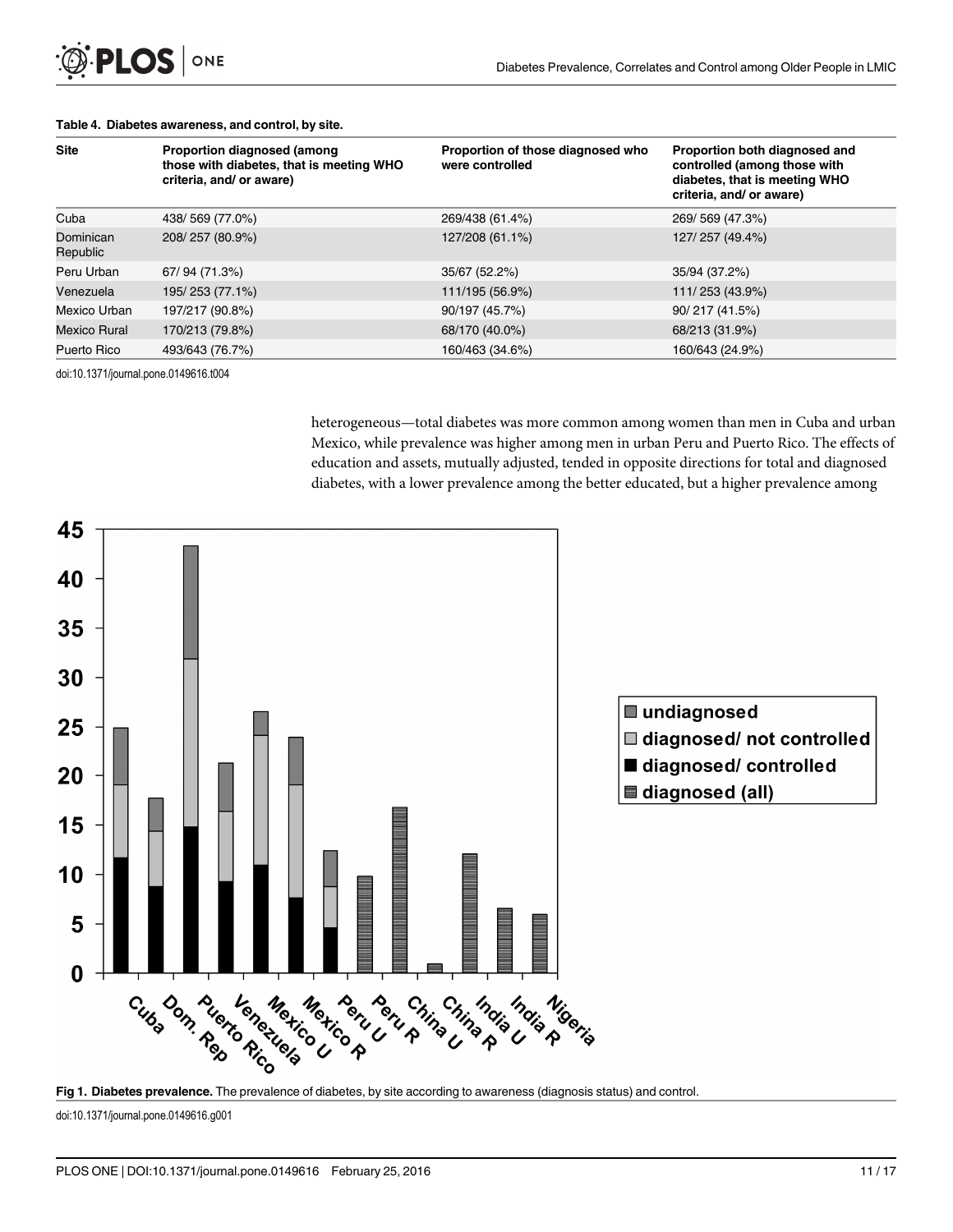



doi:10.1371/journal.pone.0149616.g002

<span id="page-11-0"></span>**PLOS** ONE

those with more household assets. Hypertension and obesity were strongly associated with both outcomes. Hypertriglyceridaemia was strongly associated with total diabetes. The effect of hypercholesterolaemia was less evident, but there was an association with low HDL cholesterol in sites where this was measured (PR 1.18, 95% CI 1.08–1.29)

#### Modelling the Prevalence of Diagnosed Diabetes Across Sites

In the base model of the gamma-distributed random effects Poisson regression for the outcome of diagnosed diabetes, the random effect of site (heterogeneity parameter, alpha) was 0.45 (95% confidence interval 0.21–0.94), falling slightly to 0.41 (0.19–0.87) after adjusting for age, sex, education and assets, and then to 0.35 (0.16–0.79) after adjusting for hypertension and obesity. Accounting also for the proportion in each site using healthcare services reduced alpha to just 0.19 (0.08–0.45). For each one percent increase in the proportion using healthcare services the prevalence of diagnosed diabetes increased by a multiple of 1.026 (95% CI, 1.010–1.041). Thus, little of the variance in diagnosed diabetes prevalence between sites was explained by compositional factors, while around one-half was explained by a site-level indicator of access to healthcare.

#### **Discussion**

#### Principal Findings

The prevalence of total diabetes among older people in our catchment sites in Cuba and Mexico already exceeds that in the US NHANES, while that in Venezuela is similar. Prevalence of total diabetes was particularly high in Puerto Rico. Other than possible artefacts arising from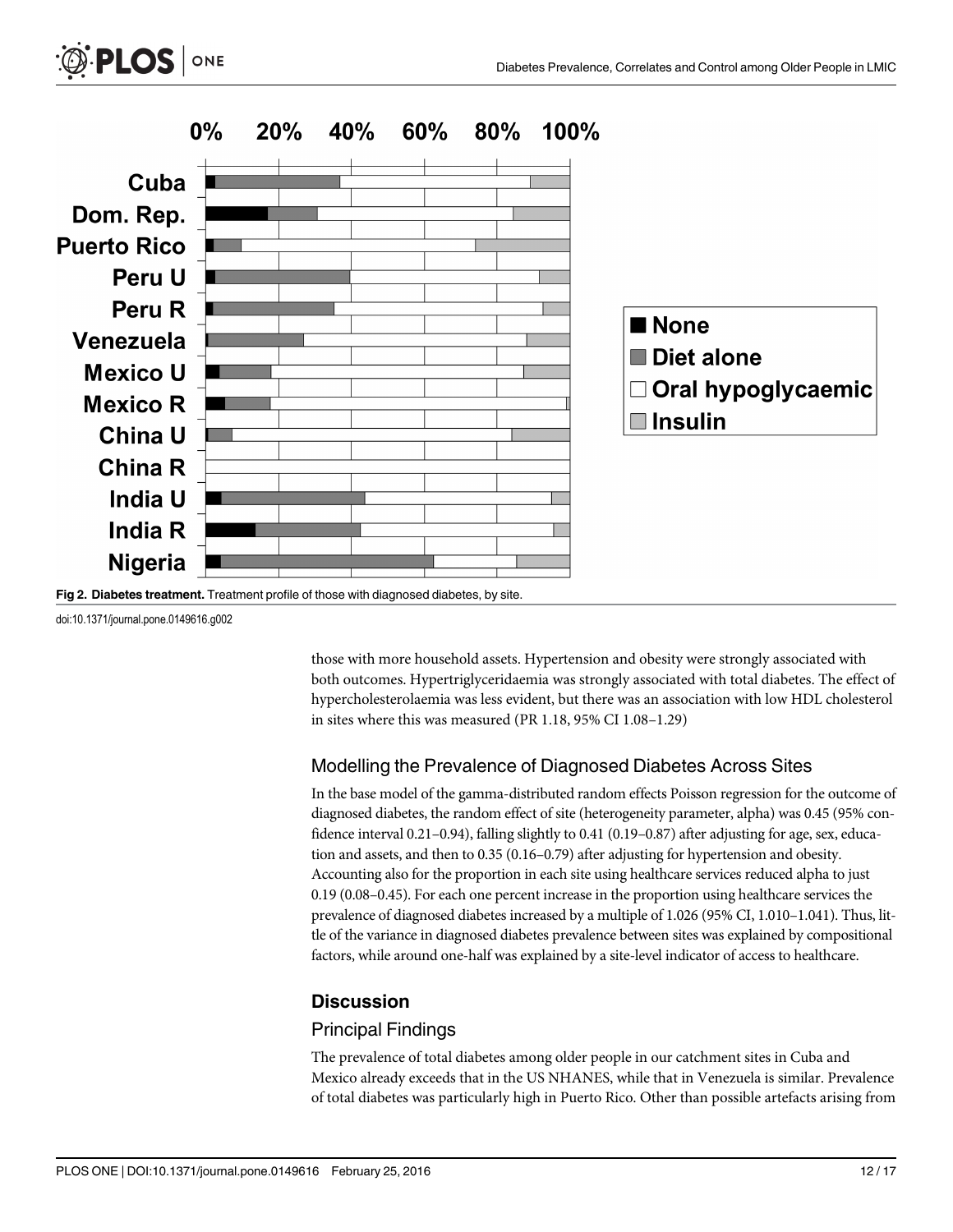| l<br>l                                         |
|------------------------------------------------|
|                                                |
|                                                |
|                                                |
|                                                |
|                                                |
|                                                |
|                                                |
| ֖֧֧֧֚֚֚֚֚֚֚֚֚֚֚֚֚֚֚֬֡֡֡֘֜֡֓֝֬֝֩<br>ĺ<br>l<br>ī |

<span id="page-12-0"></span> $\mathcal{D}$  PLOS  $\vert$  one

| Site, and outcome                                                                                                                                                                               | Age (per 5 year<br>band)                                  | versus Female)<br>Sex (Male      | Education (per<br>level)  | Household assets       | Hypertension              | Obesity                    | Dyslipidaemia                 |                                      |
|-------------------------------------------------------------------------------------------------------------------------------------------------------------------------------------------------|-----------------------------------------------------------|----------------------------------|---------------------------|------------------------|---------------------------|----------------------------|-------------------------------|--------------------------------------|
|                                                                                                                                                                                                 |                                                           |                                  |                           | (per quarter)          |                           |                            | Triglyceride                  | Cholesterol                          |
| <b>Total diabetes</b>                                                                                                                                                                           |                                                           |                                  |                           |                        |                           |                            |                               |                                      |
| Cuba                                                                                                                                                                                            | $0.96(0.90 -$<br>1.02                                     | $0.73(0.62 - 0.85)$              | $0.94(0.87 - 1.01)$       | $1.02(0.95 - 1.11)$    | $1.22(1.02 - 1.46)$       | $1.48(1.27 -$<br>1.73      | $1.40(1.21 - 1.61)$           | $1.25$ <sup>a</sup> (1.07-<br>1.46   |
| Dominican Republic                                                                                                                                                                              | $0.87(0.79 -$<br>0.96)                                    | 68-1.17)<br>0.87(0.6)            | $0.98(0.85 - 1.11)$       | $1.12(1.00 - 1.26)$    | $1.31(0.98 - 1.76)$       | $2.18(1.68 -$<br>2.81)     | $1.31(1.02 - 1.69)$           | $(0.68 -$<br>$0.86^{b}$<br>1.08      |
| Venezuela                                                                                                                                                                                       | $0.98(0.88 -$<br>1.09                                     | $1.05(0.83 - 1.32)$              | $0.90(0.80 - 1.03)$       | $1.09(0.97 - 1.22)$    | $1.29(0.94 - 1.77)$       | $1.04(0.81-$<br>1.34)      | $1.78(1.38 - 2.30)$           | $(0.62 -$<br>$0.80^{b}$<br>1.02      |
| Mexico Urban                                                                                                                                                                                    | $\begin{array}{c} 1.03 (1.00 - 1.08) \\ 1.08 \end{array}$ | $78 - 0.95$<br>0.86(0.7)         | $0.99(0.96 - 1.03)$       | $1.20(1.10 - 1.32)$    | $1.19(0.92 - 1.54)$       | $1.04(0.81 -$<br>$1.33)$   | $1.48(1.17 - 1.87)$           | $-27.0$<br>0.99 <sup>a</sup><br>1.25 |
| Mexico Rural                                                                                                                                                                                    | $0.95(0.85-$                                              | $85 - 1.38$<br>1.08(0.8)         | $0.95(0.86 - 1.04)$       | $1.01(0.91 - 1.12)$    | $1.31(1.02 - 1.69)$       | $1.33(1.02 -$<br>$1.73)$   | $1.61(1.24 - 2.10)$           | $1.23a$ (0.96-<br>1.59               |
| Peru Urban                                                                                                                                                                                      | $0.81(0.67 -$<br>0.97)                                    | $1.55(1.06 - 2.27)$              | $0.80(0.65 - 0.99)$       | $1.14(0.94 - 1.39)$    | $1.52(1.00 - 2.31)$       | $1.77(1.14-$<br>2.76       | $\circ$<br>n/a                | $(0.66 -$<br>$1.6 - 0.0$<br>1.44     |
| Puerto Rico                                                                                                                                                                                     | $\frac{1.04}{1.09}$ (0.98-                                | $1.18(1.03 - 1.34)$              | $0.96(0.91 - 1.01)$       | $1.03(0.96 - 1.11)$    | $1.69(1.39 - 2.05)$       | $1.35(1.18-1.54)$          | $1.09(0.96 - 1.24)$           | $1.18a$ (1.04-<br>1.34               |
| Pooled estimates                                                                                                                                                                                | $\frac{1.00}{1.02}$ (0.97-                                | $0.94(0.89 - 1.00)$              | $0.97(0.94 - 0.99)$       | $1.07(1.03 - 1.11)$    | $1.35(1.23 - 1.49)$       | $-85(1.28)$<br>(64)        | $1.33(1.23 - 1.43)$           | $1.09(1.02 - 1.18)$                  |
| Heterogeneity: Chi <sup>2</sup> (df), p-<br>value, l <sup>2</sup>                                                                                                                               | $19.8(6), 0.003,$ 69.6%                                   | 0.001,<br>33.5 (6),<br>82.1%     | $6.9(6), 0.33,$<br>12.7%  | 10.8 (6), 0.09, 44.8%  | 7.7 (6), 0.26,<br>22.4%   | 24.2 (6),<br><0.001, 75.2% | $17.6(5), 0.003,$<br>$71.6\%$ | $16.3(6), 0.01,$<br>63.1%            |
| Diagnosed diabetes                                                                                                                                                                              |                                                           |                                  |                           |                        |                           |                            |                               |                                      |
| Peru rural                                                                                                                                                                                      | $0.90(0.72 -$<br>1.13                                     | $0.71(0.31 - 1.66)$              | $1.11(0.87 - 1.42)$       | $1.06(0.84 - 1.35)$    | $1.44(0.82 - 2.50)$       | 1.55 (0.69-<br>3.49)       | $n/a$ $c$                     | n/a                                  |
| China urban                                                                                                                                                                                     | $\frac{0.77}{0.88}$ (0.68-                                | $1.13(0.83 - 1.54)$              | $0.87(0.78 - 0.97)$       | $1.28(1.06 - 1.56)$    | $1.57(1.15 - 2.14)$       | $\frac{1.53(1.14-}{2.06})$ | n/a                           | n/a                                  |
| China rural                                                                                                                                                                                     | $0.52(0.17-1.52)$                                         | $0.96(0.22 - 4.25)$              | $1.65(0.88 - 3.09)$       | $2.28(0.97 - 5.33)$    | $6.38(0.81 - 50.6)$       | $1.30(0.23 -$<br>7.25)     | n/a                           | n/a                                  |
| India urban                                                                                                                                                                                     | $0.86(0.71 -$<br>1.04)                                    | $0.98(0.67 - 1.42)$              | $0.96(0.82 - 1.13)$       | $1.36(1.12 - 1.65)$    | $1.27(0.85 - 1.90)$       | $1.06(0.67 -$<br>1,65      | n/a                           | n/a                                  |
| India rural                                                                                                                                                                                     | $1.00(0.80-$<br>$1.24)$                                   | $0.75(0.43 - 1.30)$              | $1.45(1.11-1.89)$         | $1.01(0.79 - 1.29)$    | $1.65(0.98 - 2.80)$       | $1.08(0.48-2.43)$          | n/a                           | n/a                                  |
| Nigeria                                                                                                                                                                                         | 0.89(0.53<br>1.51)                                        | $1.18(0.47 - 2.98)$              | $0.67(0.28 - 1.62)$       | $1.46(1.01 - 2.10)$    | n/a                       | n/a                        | n/a                           | n/a                                  |
| Pooled estimates                                                                                                                                                                                | $\frac{0.84}{0.92}$ (0.77-                                | $1.00(0.81 - 1.22)$              | $0.97(0.89 - 1.05)$       | $1.23(1.11 - 1.36)$    | $1.50(1.22 - 1.84)$       | $1.36(1.08-1.70)$          | n/a                           | n/a                                  |
| Heterogeneity: Chi <sup>2</sup> (df), p-<br>value, l <sup>2</sup>                                                                                                                               | $5.4(5), 0.37,$<br>$7.1\%$                                | 0.79,<br>$2.4(5)$ , (<br>$0.0\%$ | 17.2(5), 0.004,<br>70.9%  | 8.1 (5), 0.15, 37.9%   | 2.8(4), 0.60,<br>0.0%     | $2.2(4), 0.70,$<br>$0.0\%$ |                               |                                      |
| Pooled estimates (across<br>both outcomes)                                                                                                                                                      | $0.99(0.96 -$<br>1.01                                     | $0.95(0.85 - 1.01)$              | $0.97(0.95 - 0.99)$       | $1.09(1.05 - 1.13)$    | $1.38(1.27 - 1.50)$       | $1.38(1.28 -$<br>$1.49)$   |                               |                                      |
| Heterogeneity: Chi <sup>2</sup> (df), p-<br>value, l <sup>2</sup>                                                                                                                               | $38.8(12),$<br>< $0.001, 69.1\%$                          | $36.2(12),$<br><0.001, 66.9%     | 24.1 (12), 0.02,<br>50.1% | 25.3 (12), 0.01, 52.6% | $11.3(11), 0.41,$<br>2.7% | 0.006, 58.3%<br>26.4 (11), |                               |                                      |
| <sup>b</sup> . High total cholesterol (cholesterol subfractions not having been assayed in these sites)<br>$\alpha$ . $n/a$ = Not assessed in these sites<br><sup>a</sup> . Low HDL cholesterol |                                                           |                                  |                           |                        |                           |                            |                               |                                      |

 $\alpha$  n/a = Not assessed in these sites doi:10.1371/journal.pone.0149616.t005

doi:10.1371/journal.pone.0149616.t005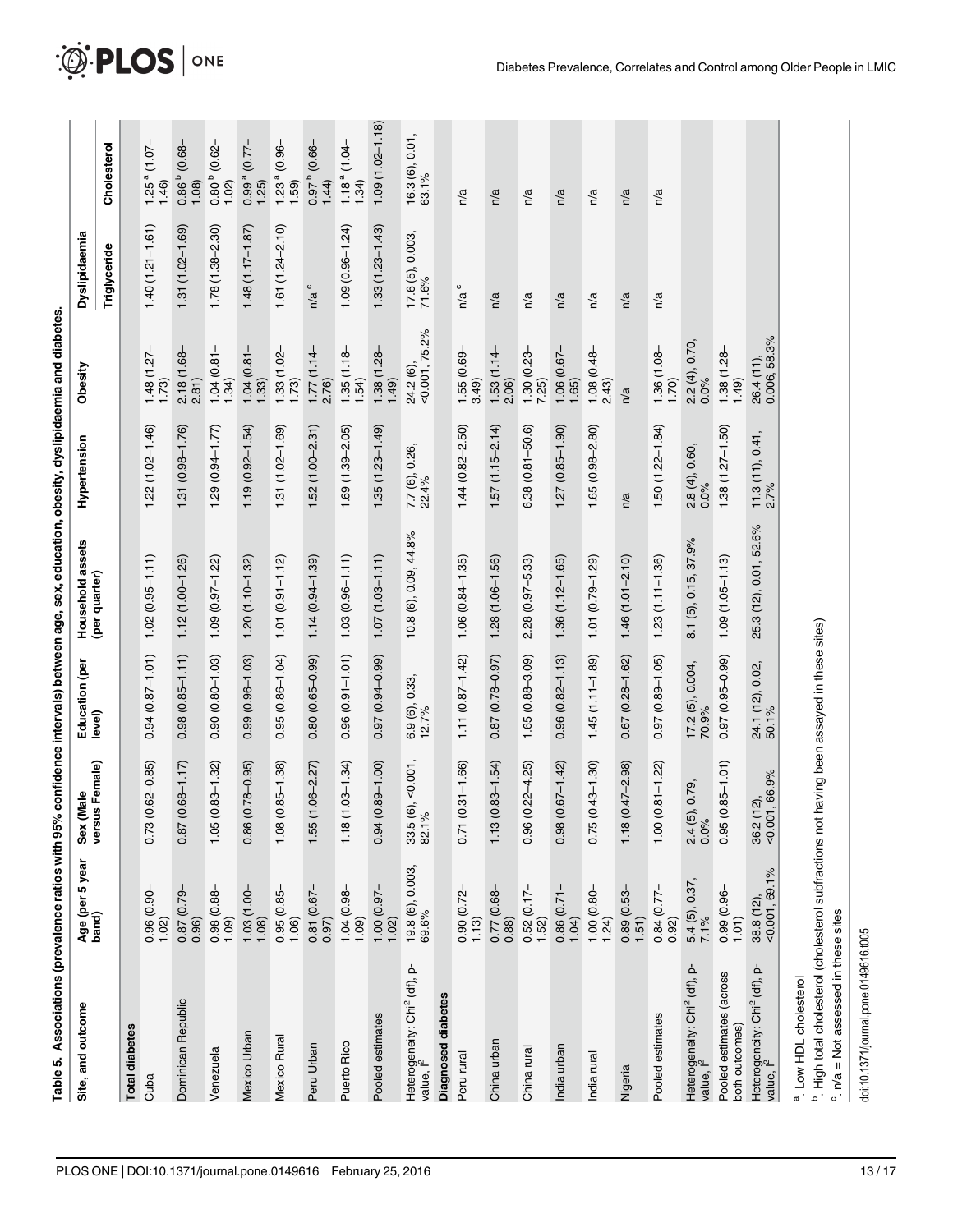<span id="page-13-0"></span>selection of atypical catchment areas, the low prevalence of diagnosed diabetes that we observed in sites in rural China, rural and urban India and Nigeria may reflect a low prevalence of total diabetes, or low levels of detection, or both. In a previous study in Southern Nigeria, in which glucose tolerance tests were completed on those with high random glucose, the prevalence of total diabetes in those aged 50 and over was 12.8%, substantially higher than the 6.0% of those aged 65 and over reporting a diagnosis in our study [[9\]](#page-16-0). In our Latin American sites in which blood tests were carried out, three-quarters or more of cases in the community had been diagnosed. However, only 40–61% of diagnosed cases were currently controlled. While in most sites other than Nigeria, a high proportion of diagnosed patients reported receiving pharmacotherapy, insulin was rarely used in sites in rural Mexico, Peru, India and rural China. The tendency for the prevalence of diabetes to be lower among the oldest old was only apparent for diagnosed diabetes, and likely reflected an ascertainment bias. When the effects of education and assets were considered together, and mutually adjusted, diabetes tended to more common among the least educated and the wealthiest. Hypertension, central obesity, hypertriglyceridaemia, low HDL cholesterol (but not hypercholesterolaemia) were consistently cross-sectionally associated with diabetes.

### Strengths and Weaknesses of the Study

The main strengths are the focus on older people, the range of countries and settings surveyed, and the comprehensive appraisal of prevalence, social patterning, risk factors, and detection and treatment, all in the same survey using standardised protocols across 13 catchment areas in nine LMIC. We have contributed particularly to the delineation of the diabetes epidemic in hispanic Latin American and Caribbean countries. Previous research had either focused on diagnosed diabetes alone  $[5]$  $[5]$ , or in the case of the Mexican ENSA survey  $[3,4]$  $[3,4]$  $[3,4]$  $[3,4]$  $[3,4]$ , provided little information specific to older people. The main weakness is the use of catchment area rather than nationally or regionally representative samples. This means that we cannot safely generalize our findings to the country as a whole in which the research was conducted. We would have liked to have obtained fasting blood samples in all sites but funding did not permit this outside of Latin America. Diagnostic precision might have been enhanced if oral glucose tolerance tests had also been carried out, but this would have been unwieldy in the community-setting of these epidemiological studies. Evaluation of diabetic control among diagnosed and treated cases was hampered by the lack of HbA1C assessments, which would have given a better summary of recent control than a one-off fasting glucose.

### Contextualisation with Other Research

The prevalence of total diabetes in our rural and urban Mexican sites was higher than that recorded nationally in ENSA, perhaps reflecting their particular characteristics, or the six years passage of time and the evolution of the health transition in that country. The prevalence of diagnosed diabetes in Havana (18.5%) was also higher than that recorded for a slightly younger sub-group in the same city in SABE four years earlier (12.5%), and the same was true for Mexico City (24.6% versus 21.0%). While the Mexican ENSA and Chinese national surveys suggested a similar prevalence among older people to that in the US NHANES, our results suggest a significantly higher prevalence among older people in Cuba, Mexico and Puerto Rico (where the prevalence of diagnosed diabetes alone exceeded that of total diabetes in any other country in the region). This is consistent with the finding from US NHANES that among older people, prevalence is higher among 'Mexican Americans' (32.7%), and non-Hispanic blacks (35.7%) than among non-Hispanic whites (20.3%) [[1\]](#page-15-0). The effect of ethnicity on diabetes prevalence in the US was explored in more detail in the National Health Interview Survey 2000–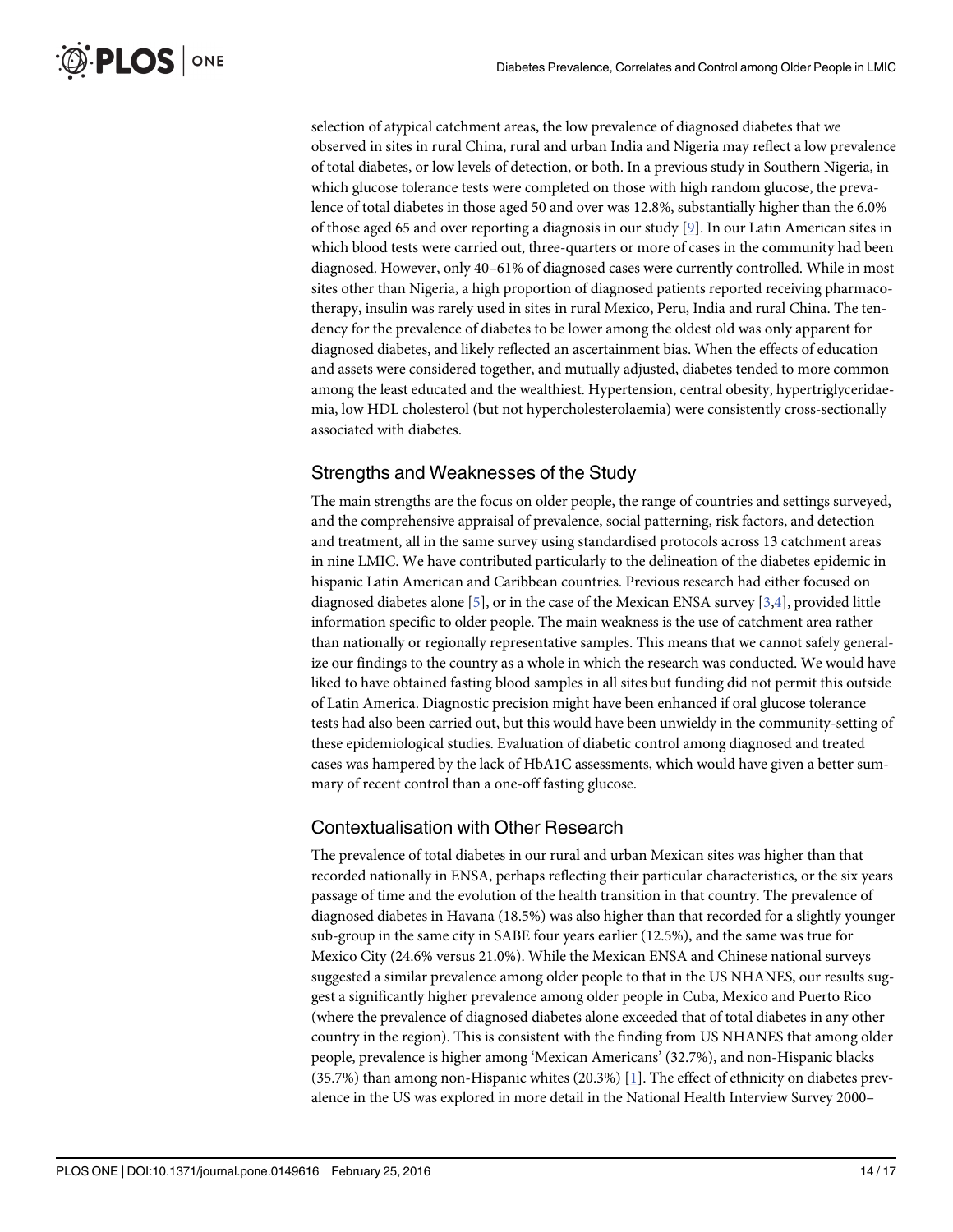<span id="page-14-0"></span>2005 [[10](#page-16-0)]. The particularly high prevalence of self-reported diabetes among Puerto Rican and Cuban-born migrants was not apparent in those of Puerto Rican and Cuban ancestry born in the USA. Culturally determined dietary and lifestyle factors may have played an important part. Others have noted a very high prevalence of metabolic syndrome in Puerto Rico, particularly among older people [\[11\]](#page-16-0).

The persistence, into old age, of obesity as an aetiologic factor for diabetes was partly supported in a median 12-year follow-up of participants in the Cardiovascular Health Study [[12](#page-16-0)]. Adiposity, and weight gain during middle-age and older age were associated with incident diabetes. However, relative risks were substantially smaller for those over 75 years compared with those aged 65–74 years at baseline. Our findings support the salience of central obesity, hypertension and dyslipidaemia to diabetes among older people in LMIC, although longitudinal studies would be required to establish direction of causality. The cross-sectional clustering of these metabolic disorders supports the applicability of the concept of metabolic syndrome to older people in LMIC. However, recent critiques highlight the need to identify underlying mechanisms, clarify definitions and cut-points, and establish whether metabolic syndrome provides better overall risk stratification than its individual components [\[13](#page-16-0)]

#### Future Research

Our analysis highlights the need for more research. Our international perspective has shown that the prevalence of diagnosed diabetes is strongly influenced by the extent of use of health services prevailing in that site. Limited help-seeking and/ or access to services, and poor recall of diagnoses will compromise diagnosed diabetes as an index of population burden, particularly in least developed settings, with potential underestimation of true prevalence. However, with the exception of age, determinants of diagnosed and total diabetes were similar. We have demonstrated the feasibility of obtaining fasting blood samples from a high proportion of participants in our catchment area studies in Latin America, and aim to introduce these in future waves in other settings. The impact of diabetes upon older people, accounting for a substantial proportion of cases in most populations, has been relatively little studied. A better understanding may invigorate strategies to improve prevention and treatment. In an earlier analysis using the same 10/66 DRG baseline survey data sets, we reported a strong and consistent independent association between diagnosed diabetes and severe disability [[14](#page-16-0)]. The median population attributable prevalence fraction was 4.1%, lower than that for dementia (25.1%), stroke (11.4%), limb weakness (10.5%), arthritis (9.9%), depression (8.3%), and eyesight problems (6.8%), but higher than that for chronic obstructive pulmonary disease (3.3%), hearing difficulties (2.2%) and ischaemic heart disease (0.8%). To capture the full impact of diabetes it will also be important, in future research, to assess the relative prevalence and incidence of diabetes complications, including renal, retinal and neuropathic pathology. Data on diabetes mortality among older people are particularly sparse. The decline in diabetes prevalence among the oldest old, also noted in other studies [[3](#page-15-0),[5](#page-15-0)] is consistent with reduced survival, but might also be accounted for by lower incidence, or, for diagnosed diabetes, by underdetection. Widely-cited reports of substantial attributable mortality are based only on diabetes as an underlying cause on death certificates [\[15\]](#page-16-0). In the US national Second Longitudinal Study of Aging there was a modest statistically significant independent effect of diabetes on subsequent mortality among those aged 70 and over  $[16]$  $[16]$ . Catchment area survey designs such as that employed by the 10/ 66 DRG facilitate longitudinal research. With our incidence wave recently completed in most sites, we will report on associations between diabetes at baseline and incident dementia, stroke, dependence and mortality. First results, from Chennai, India, show no association between diagnosed diabetes and mortality [[17](#page-16-0)].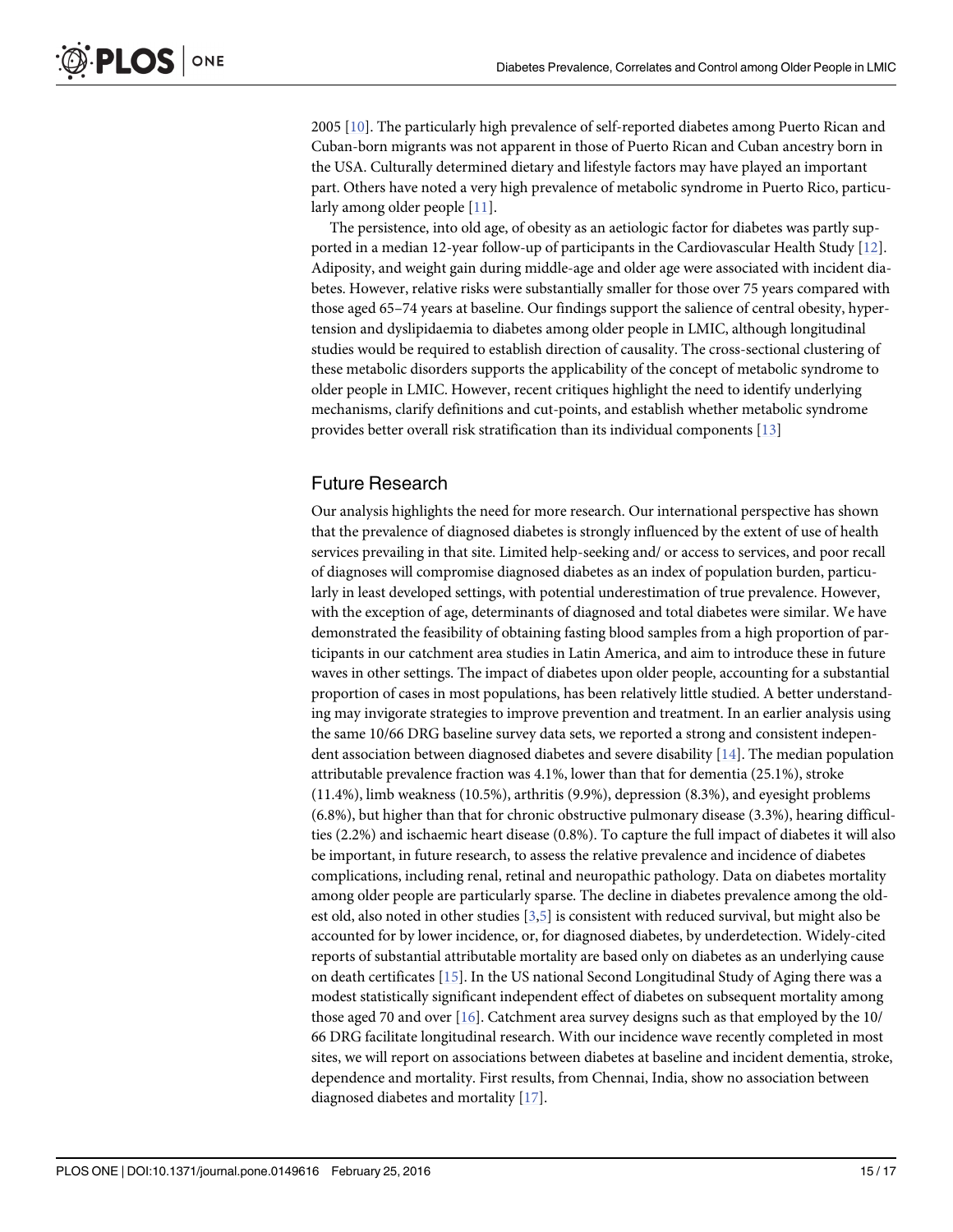# <span id="page-15-0"></span>**Conclusions**

Our findings underline the need to boost detection in settings with a low prevalence of diagnosed diabetes, and to improve control of diagnosed diabetes everywhere. Strengthening primary care is key to this process  $[6]$ . For hypertension management, the benefits of familybased home health education from lay health workers, and annual training of general practitioners have recently been demonstrated in a cluster-randomised controlled trial in Pakistan [\[18](#page-16-0)]. For those with insulin-requiring diabetes there may be additional obstacles to be overcome, to ensure regular supplies of affordable insulin, needles and glucometers [[19](#page-16-0)]. A low proportion of diagnosed diabetes cases received insulin in our rural and least developed sites. The well-documented 10/66 DRG catchment areas can serve as 'population laboratories' to monitor the course of the diabetes epidemic among older people in LMIC, and the effectiveness of efforts to improve prevention and control.

# Supporting Information

[S1 Table](http://www.plosone.org/article/fetchSingleRepresentation.action?uri=info:doi/10.1371/journal.pone.0149616.s001). Associations between sociodemographic, health and lifestyles factors and consenting to provide a blood sample, by site. (DOC)

# Author Contributions

Conceived and designed the experiments: AS DA CPF MG YH KSJ IZJ-V JJLR ALS RU JDW ZL AMLM MJP. Performed the experiments: AS DA CPF MG YH KSJ IZJ-V JJLR ALS RU JDW ZL AMLM MJP RMSC. Analyzed the data: MJP. Contributed reagents/materials/analysis tools: MJP. Wrote the paper: AS MJP. Leads the 10/66 Dementia Research Group: MJP. Study co-ordinator: CPF. Principal investigators responsible for field work in their countries: JJLR DA IZJ-V MG AS ALS KSJ JDW YH. Project coordination in their respective sites: ATJ ZL AMLM.

# References

- [1.](#page-1-0) Cowie CC, Rust KF, Byrd-Holt DD, Eberhardt MS, Flegal KM, Engelgau MM et al. (2006) Prevalence of diabetes and impaired fasting glucose in adults in the U.S. population: National Health And Nutrition Examination Survey 1999–2002. Diabetes Care 29: 1263–1268. PMID: [16732006](http://www.ncbi.nlm.nih.gov/pubmed/16732006)
- [2.](#page-1-0) Yang W, Lu J, Weng J, Jia W, Ji L, Xiao J et al. (2010) Prevalence of diabetes among men and women in China. N Engl J Med 362: 1090–1101. doi: [10.1056/NEJMoa0908292](http://dx.doi.org/10.1056/NEJMoa0908292) PMID: [20335585](http://www.ncbi.nlm.nih.gov/pubmed/20335585)
- [3.](#page-1-0) Aguilar-Salinas CA, Velazquez MO, Gomez-Perez FJ, Gonzalez CA, Esqueda AL, Molina C, V et al. (2003) Characteristics of patients with type 2 diabetes in Mexico: Results from a large populationbased nationwide survey. Diabetes Care 26: 2021–2026. PMID: [12832306](http://www.ncbi.nlm.nih.gov/pubmed/12832306)
- [4.](#page-1-0) Olaiz G, Rojas R, Barquera S, Shamah T, Aguilar C, Cravioto P et al (2003) Encuesta Nacional de Salud 2000. 2. La salud de los adultos.
- [5.](#page-1-0) Barcelo A, Pelaez M, Rodriguez-Wong L, Pastor-Valero M (2006) The prevalence of diagnosed diabetes among the elderly of seven cities in Latin America and the Caribbean: The Health Wellbeing and Aging (SABE) Project. J Aging Health 18: 224–239. PMID: [16614342](http://www.ncbi.nlm.nih.gov/pubmed/16614342)
- [6.](#page-2-0) Beaglehole R, Epping-Jordan J, Patel V, Chopra M, Ebrahim S, Kidd M et al. (2008) Improving the prevention and management of chronic disease in low-income and middle-income countries: a priority for primary health care. Lancet 372: 940–949. doi: [10.1016/S0140-6736\(08\)61404-X](http://dx.doi.org/10.1016/S0140-6736(08)61404-X) PMID: [18790317](http://www.ncbi.nlm.nih.gov/pubmed/18790317)
- [7.](#page-2-0) Prince M, Ferri CP, Acosta D, Albanese E, Arizaga R, Dewey M et al. (2007) The protocols for the 10/ 66 Dementia Research Group population-based research programme. BMC Public Health 7: 165. PMID: [17659078](http://www.ncbi.nlm.nih.gov/pubmed/17659078)
- [8.](#page-3-0) National Cholesterol Education Program (NCEP) Expert Panel on Detection EaToHBCiAATPI (2002) Third Report of the National Cholesterol Education Program (NCEP) Expert Panel on Detection, Evaluation, and Treatment of High Blood Cholesterol in Adults (Adult Treatment Panel III) final report. Circulation 106: 3143–3421.